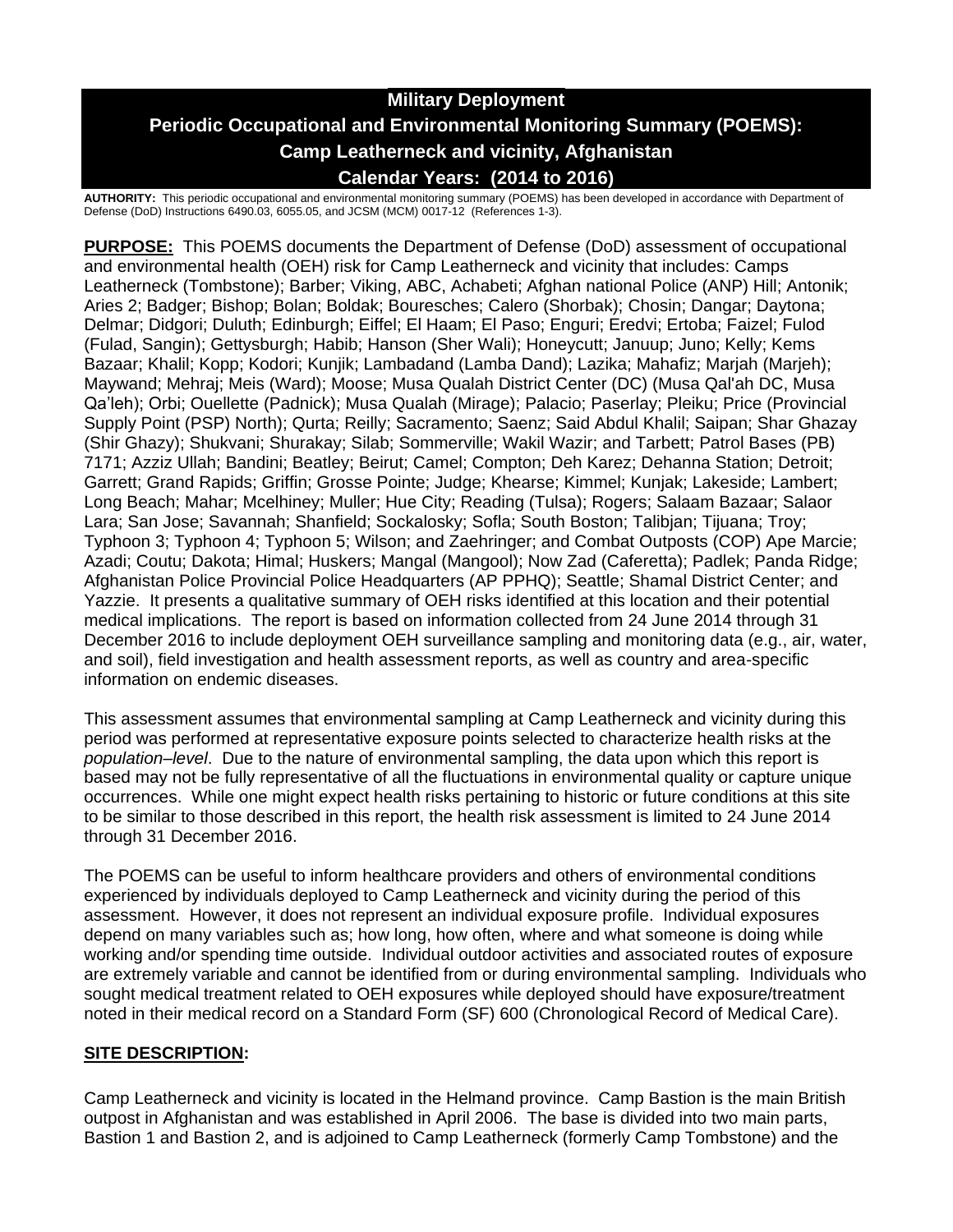Afghan National Army Camp Shorabak. Bastion 2 includes two tenant camps, Camp Barber and Camp Viking. The remaining sites included in this POEMS are located in the vicinity of Camp Leatherneck. Potential environmental contamination sources may include wind-blown sand, commercial industry, agricultural and vehicle emissions. Typical military operations, including exhaust from vehicles, aircraft and generators, fueling operations, and other local sources including burning of waste (incinerator and burn pit) will also contribute to the ambient environment at these locations.

**SUMMARY:** Conditions that may pose a Moderate or greater health risk are summarized in Table 1. Table 2 provides population based risk estimates for identified OEH conditions at Camp Leatherneck and vicinity. As indicated in the detailed sections that follow Table 2, controls established to reduce health risk were factored into this assessment. In some cases, e.g., ambient air, specific controls are noted, but not routinely available/feasible.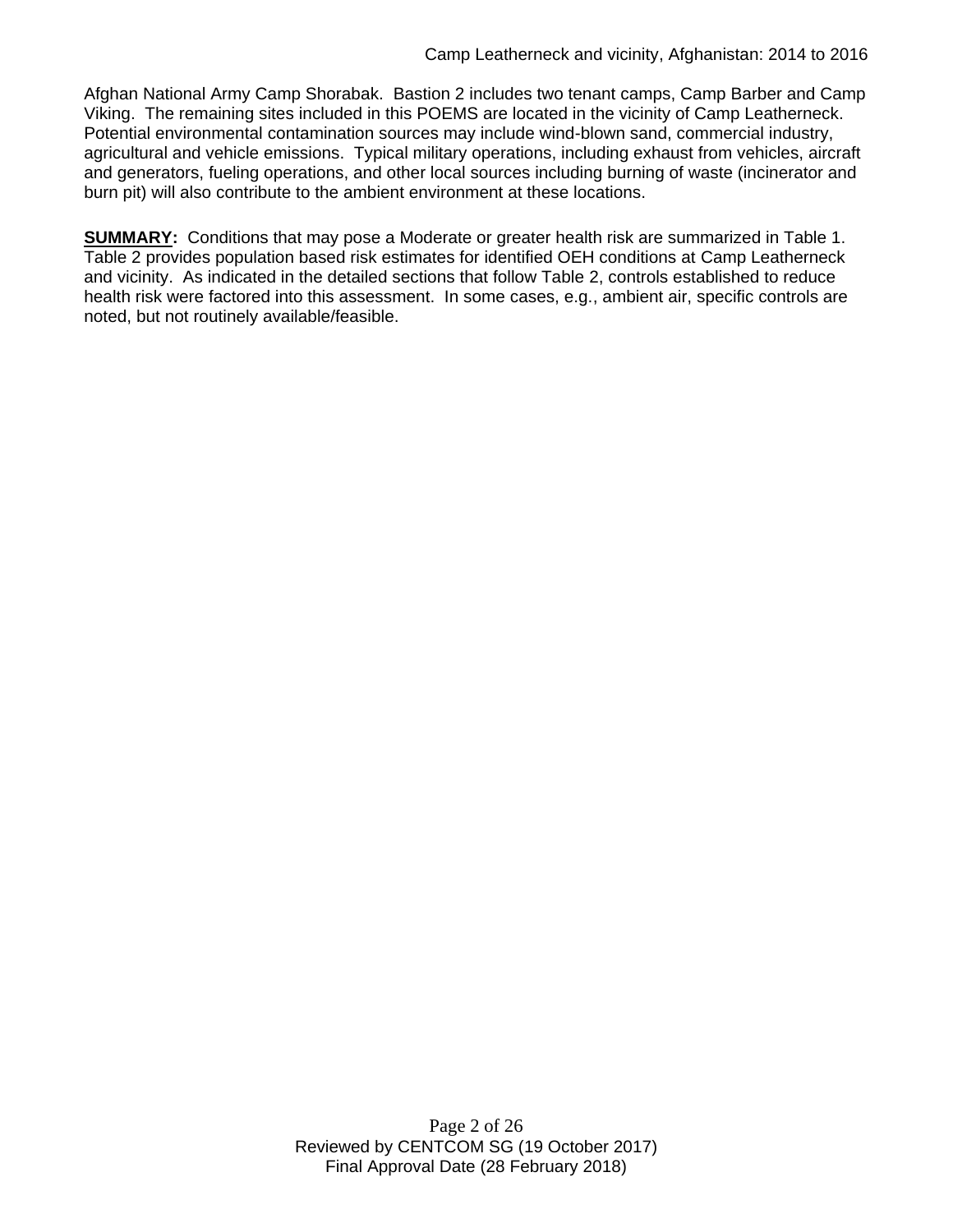### **Table 1: Summary of Occupational and Environmental Conditions with MODERATE or Greater Health Risk**

#### **Short-term health risks & medical implications:**

The following hazards may be associated with potential acute health effects in some personnel during deployment at Camp Leatherneck and vicinity that includes: Camps Leatherneck (Tombstone); Barber; Viking, ABC, Achabeti; Afghan national Police (ANP) Hill; Antonik; Aries 2; Badger; Bishop; Bolan; Boldak; Bouresches; Calero (Shorbak); Chosin; Dangar; Daytona; Delmar; Didgori; Duluth; Edinburgh; Eiffel; El Haam; El Paso; Enguri; Eredvi; Ertoba; Faizel; Fulod (Fulad Sangin Fulod); Gettysburgh; Habib; Hanson (Sher Wali); Honeycutt; Januup; Juno; Kelly; Kems Bazaar; Khalil; Kopp; Kodori; Kunjik; Lambadand (Lamba Dand); Lazika; Mahafiz; Marjah (Marjeh); Maywand; Mehraj; Meis (Ward); Moose; Musa Qualah District Center (DC) (Musa Qal'ah DC); Orbi; Ouellette (Padnick); Musa Qualah (Mirage); Palacio; Paserlay; Pleiku; Price (Provincial Supply Point (PSP) North); Qurta; Reilly; Sacramento; Saenz; Said Abdul Khalil; Saipan; Shar Ghazay (Shir Ghazy); Shukvani; Shurakay; Silab; Sommerville; Wakil Wazir; and Tarbett; Patrol Bases (PB) 7171; Azziz Ullah; Bandini; Beatley; Beirut; Camel; Compton; Deh Karez; Dehanna Station; Detroit; Garrett; Grand Rapids; Griffin; Grosse Pointe; Judge; Khearse; Kimmel; Kunjak; Lakeside; Lambert; Long Beach; Mahar; Mcelhiney; Muller; Hue City; Reading (Tulsa); Rogers; Salaam Bazaar; Salaor Lara; San Jose; Savannah; Shanfield; Sockalosky; Sofla; South Boston; Talibjan; Tijuana; Troy; Typhoon 3; Typhoon 4; Typhoon 5; Wilson; and Zaehringer; and Combat Outposts (COP) Ape Marcie; Azadi; Coutu; Dakota; Himal; Huskers; Mangal (Mangool); Now Zad (Caferetta); Padlek; Panda Ridge; Afghanistan Police Provincial Police Headquarters (AP PPHQ); Seattle; Shamal District Center; and Yazzie:

Food/waterborne diseases (e.g., bacterial diarrhea, hepatitis A, typhoid/paratyphoid fever, diarrhea-cholera, diarrheaprotozoal, brucellosis, hepatitis E); other endemic diseases (malaria, cutaneous leishmaniasis (acute), Crimean-Congo hemorrhagic fever, sandfly fever, scrub typhus (mite-borne), leptospirosis, Tuberculosis (TB), rabies, Q fever, soil transmitted helminthes (hookworm, strongyloidiasis, cutaneous larva migrans); and heat stress. For food/waterborne diseases (e.g., bacterial diarrhea, hepatitis A, typhoid/paratyphoid fever, diarrhea-cholera, diarrhea-protozoal, brucellosis, hepatitis E), if ingesting local food and water, the health effects can temporarily incapacitate personnel (diarrhea) or result in prolonged illness (hepatitis A, typhoid/paratyphoid fever, brucellosis, hepatitis E). Risks from food/waterborne diseases may have been reduced with preventive medicine controls and mitigation, which includes hepatitis A and typhoid fever vaccinations and only drinking from approved water sources in accordance with standing CENTCOM policy. For other vector-borne endemic diseases (malaria, cutaneous leishmaniasis (acute), Crimean-Congo hemorrhagic fever, sandfly fever, scrub typhus (mite-borne)), these diseases may constitute a significant risk due to exposure to biting vectors; risk reduced to 'Low' by proper wear of the treated uniform, application of repellent to exposed skin, bed net use, and appropriate chemoprophylaxis, as well as minimizing areas of standing water and other vector-breeding areas. For water contact diseases (leptospirosis) activities involving extensive contact with surface water increase risk. For respiratory diseases (TB), personnel in close-quarter conditions could have been at risk for person-to-person spread. Animal contact diseases (rabies, Q fever), pose year-round risk. For soil transmitted helminthes (hookworm, strongyloidiasis, cutaneous larva migrans), risk may have been reduced by limiting exposure to soil contaminated with human or animal feces (including not sleeping on bare ground, and not walking barefoot). For heat stress, risk can be greater during months of April through October, and greater for susceptible persons including those older than 45, of low fitness level, unacclimatized, or with underlying medical conditions, and those under operational constraints (equipment, PPE, vehicles). Risks from heat stress may have been reduced with preventive medicine controls, work-rest cycles, proper hydration and nutrition, and mitigation.

Air quality: For inhalable coarse particulate matter less than 10 micrometers in diameter ( $PM_{10}$ ) from environmental dust (including incinerators), the PM<sup>10</sup> overall short-term health risk was not evaluated due to insufficient data for analysis. For inhalable fine particulate matter less than 2.5 micrometers in diameter (PM2.5) from environmental dust (including incinerators), the PM2.5 overall short-term health risk was not evaluated due to insufficient data for analysis. However, the Camp Leatherneck and vicinity area is a dust-prone desert environment with a semi-arid climate, also subject to vehicle traffic. Consequently, exposures to PM<sub>10</sub> and PM<sub>2.5</sub> may vary, as conditions may vary, and may result in mild to more serious short-term health effects (e.g., eye, nose or throat and lung irritation) in some personnel while at this site, particularly exposures to high levels of dust such as during high winds or dust storms. For PM<sup>10</sup> and PM2.5, certain subgroups of the deployed forces (e.g., those with pre-existing asthma/cardio-pulmonary conditions) are at greatest risk of developing notable health effects. Incinerators existed at Camp Leatherneck and vicinity; however, the  $PM_{10}$  and the  $PM_{2.5}$ overall short-term health risks specifically for incinerators were not evaluated due to no reports and no environmental samples collected near incinerators provided for analysis– see Section 10.7. Where incinerators exist, exposures may vary, and exposures to high levels of PM<sub>10</sub> and PM<sub>2.5</sub> from smoke may result in mild to more serious short-term health effects (e.g., eye, nose or throat and lung irritation) in some personnel and certain subgroups. Although most short-term health effects from exposure to particulate matter and incinerator smoke should have resolved post-deployment, providers should be prepared to consider the relationship between deployment exposures and current complaints. Some individuals may have sought treatment for acute respiratory irritation while at Camp Leatherneck and vicinity. Personnel who reported with symptoms or required treatment while at site(s) with burn pit activity should have exposure and treatment noted in medical record (e.g., electronic medical record and/or on a Standard Form (SF) 600 (*Chronological Record of Medical Care*).

#### **Long-term health risks & medical implications:**

The following hazards may be associated with potential chronic health effects in some personnel during deployment at

Page 3 of 26 Reviewed by CENTCOM SG (19 October 2017) Final Approval Date (28 February 2018)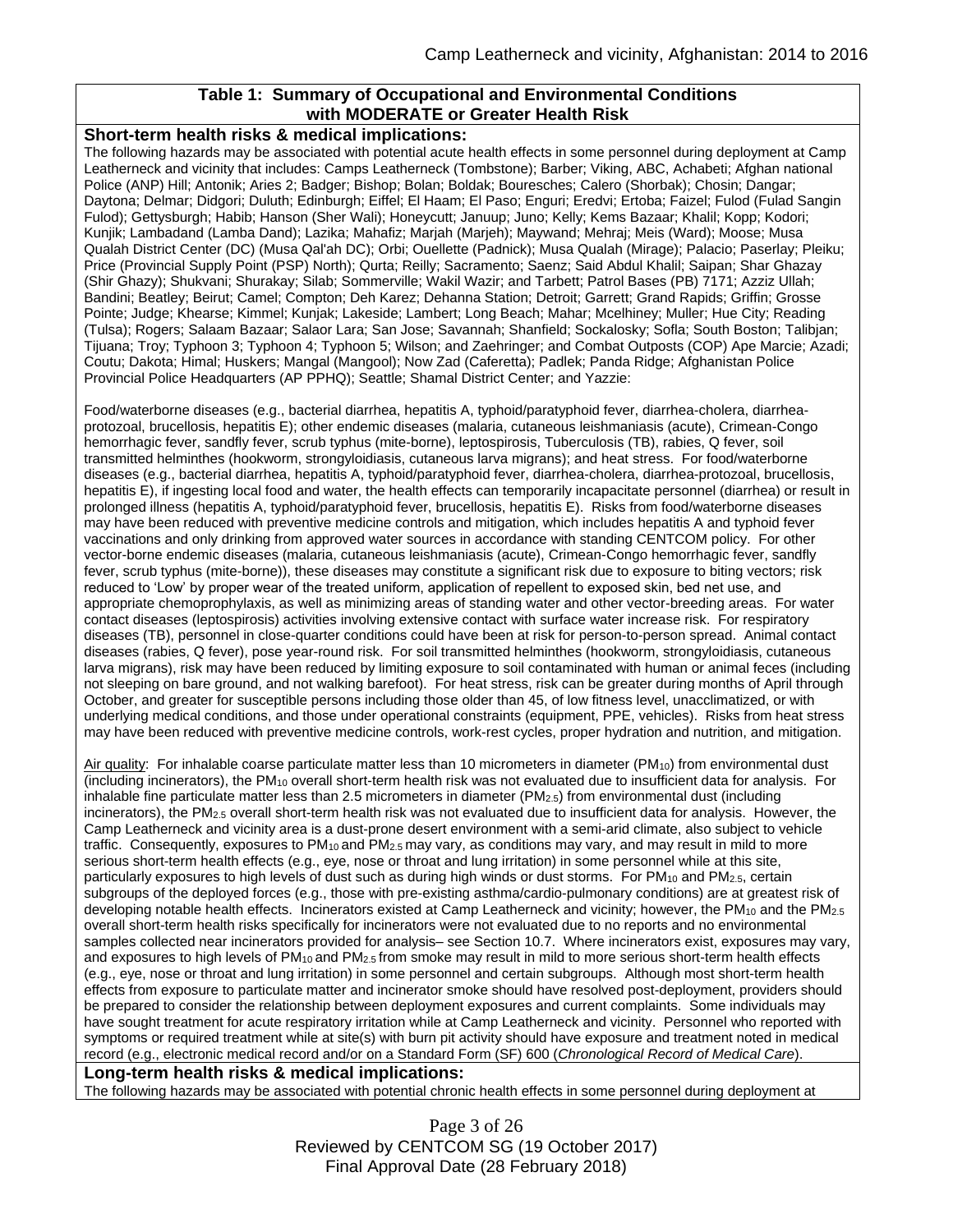Camp Leatherneck and vicinity:

Air quality: For inhalable fine particulate matter less than 2.5 micrometers in diameter (PM2.5) from environmental dust (including incinerators), the overall long-term health risk was not evaluated due to insufficient data for analysis. Inhalable coarse particulate matter less than 10 micrometers in diameter  $(PM_{10})$  from environmental dust (including incinerators) was not evaluated for long-term health risk due to insufficient data for analysis and no available health guidelines. However, the Camp Leatherneck and vicinity area is a dust-prone desert environment with a semi-arid climate, also subject to vehicle traffic, and conditions may have varied. Incinerators existed at Camp Leatherneck and vicinity; however, the PM<sub>10</sub> and the PM<sub>2.5</sub> overall long-term health risks specifically for incinerators were not evaluated due to no reports and no environmental samples collected near incinerators provided for analysis– see Section 10.7. However, incinerator exposures may vary, as conditions may have varied. For inhalational exposure to high levels of dust containing  $PM_{10}$  and  $PM_{2.5}$ , such as during high winds or dust storms, and for exposures to incinerator smoke, it is considered possible that some otherwise healthy personnel, who were exposed for a long-term period to dust and particulate matter, could develop certain health conditions (e.g., reduced lung function, cardiopulmonary disease). Personnel with a history of asthma or cardiopulmonary disease could potentially be more likely to develop such chronic health conditions. While the dust and particulate matter exposures and exposures to incinerators are acknowledged, at this time there were no specific recommended, post-deployment medical surveillance evaluations or treatments. Providers should still consider overall individual health status (e.g., any underlying conditions/susceptibilities) and any potential unique individual exposures (such as burn pits/barrels, incinerators, occupational or specific personal dosimeter data) when assessing individual concerns. Certain individuals may need to be followed/evaluated for specific occupational exposures/injuries (e.g., annual audiograms as part of the medical surveillance for those enrolled in the Hearing Conservation Program; and personnel covered by Respiratory Protection Program and/or Hazardous Waste/Emergency Responders Medical Surveillance).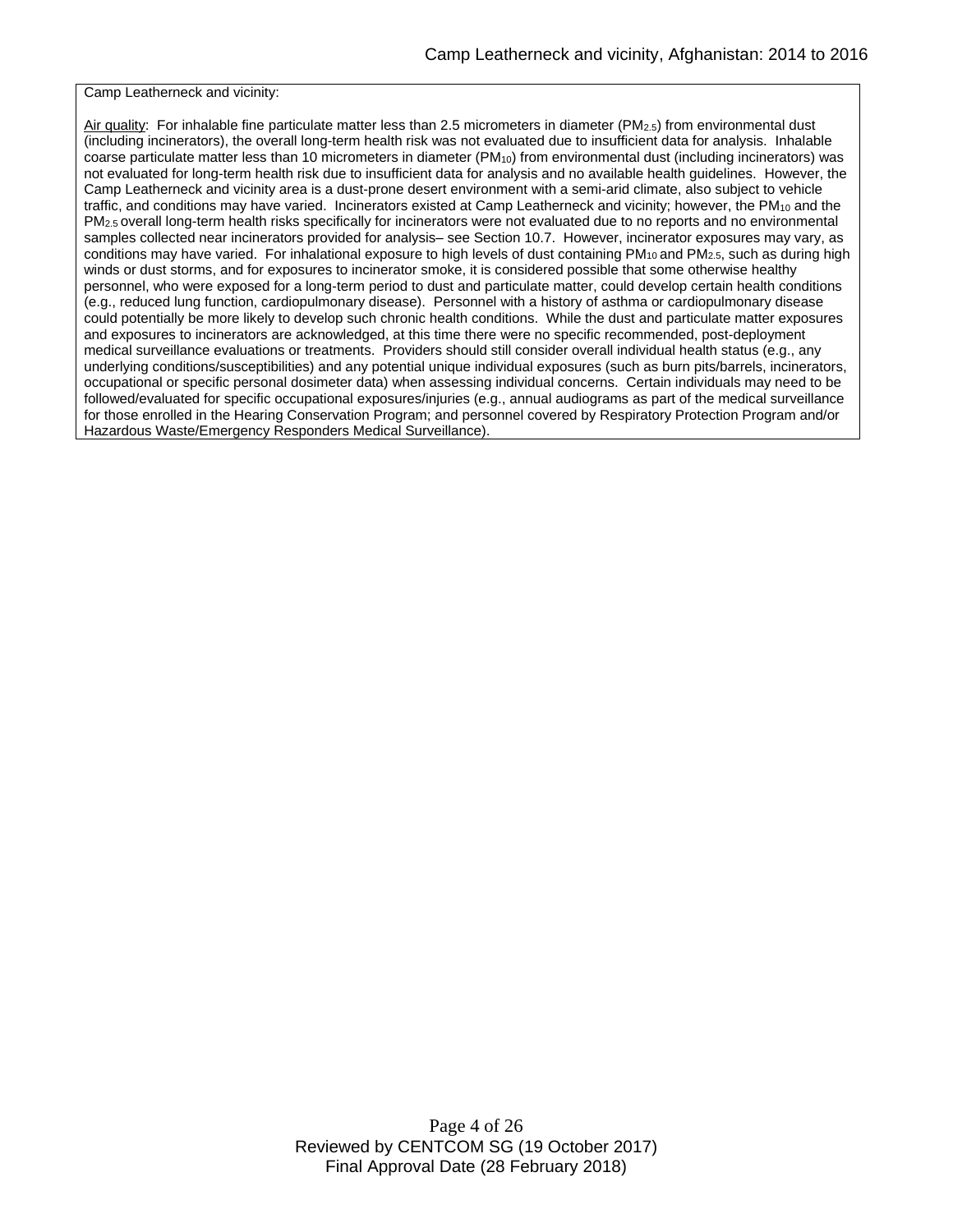$\overline{\phantom{0}}$ 

| Source of<br><b>Identified Health</b><br>Risk <sup>3</sup>                                | Unmitigated Health Risk Estimate <sup>4</sup>                                                                                                                                                                                                                                                                                                                                                                                                                                                                                                                                                                                                                                                                                 | <b>Control Measures</b><br>Implemented                                                                                                                                      | <b>Residual Health Risk Estimate<sup>4</sup></b>                                                                                                                                                                                                                                                                                                                                                                                                                                                                                                                                                                                                                                                                              |
|-------------------------------------------------------------------------------------------|-------------------------------------------------------------------------------------------------------------------------------------------------------------------------------------------------------------------------------------------------------------------------------------------------------------------------------------------------------------------------------------------------------------------------------------------------------------------------------------------------------------------------------------------------------------------------------------------------------------------------------------------------------------------------------------------------------------------------------|-----------------------------------------------------------------------------------------------------------------------------------------------------------------------------|-------------------------------------------------------------------------------------------------------------------------------------------------------------------------------------------------------------------------------------------------------------------------------------------------------------------------------------------------------------------------------------------------------------------------------------------------------------------------------------------------------------------------------------------------------------------------------------------------------------------------------------------------------------------------------------------------------------------------------|
| <b>AIR</b>                                                                                |                                                                                                                                                                                                                                                                                                                                                                                                                                                                                                                                                                                                                                                                                                                               |                                                                                                                                                                             |                                                                                                                                                                                                                                                                                                                                                                                                                                                                                                                                                                                                                                                                                                                               |
| Particulate<br>matter less than<br>10 micrometers<br>in diameter<br>$(PM_{10})$           | Short-term: Data were insufficient to<br>characterize health risk. Daily levels<br>vary, acute health effects (e.g., upper<br>respiratory tract irritation) more<br>pronounced during days with elevated<br>PM levels. More serious effects are<br>possible in susceptible persons (e.g.,<br>those with asthma/pre-existing<br>respiratory diseases).<br>Long-term: No health guidelines                                                                                                                                                                                                                                                                                                                                      | Limiting strenuous<br>physical activities when air<br>quality is especially poor;<br>and actions such as<br>closing tent flaps,<br>windows, and doors.                      | Short-term: Data were insufficient to<br>characterize health risk. Daily levels<br>vary, acute health effects (e.g., upper<br>respiratory tract irritation) more<br>pronounced during days with elevated<br>PM levels. More serious effects are<br>possible in susceptible persons (e.g.,<br>those with asthma/pre-existing<br>respiratory diseases).<br>Long-term: No health guidelines                                                                                                                                                                                                                                                                                                                                      |
|                                                                                           | Short-term: Data were insufficient to                                                                                                                                                                                                                                                                                                                                                                                                                                                                                                                                                                                                                                                                                         |                                                                                                                                                                             | Short-term: Data were insufficient to                                                                                                                                                                                                                                                                                                                                                                                                                                                                                                                                                                                                                                                                                         |
| Particulate<br>matter less than<br>2.5 micrometers<br>in diameter<br>(PM <sub>2.5</sub> ) | characterize health risk. Because<br>Camp Leatherneck and vicinity is<br>situated in a dusty semi-arid desert<br>environment, a majority of the time<br>mild acute (short term) health effects<br>are anticipated. Elevated levels may<br>produce mild eye, nose, or throat<br>irritation in some personnel and pre-<br>existing health conditions (e.g.,<br>asthma, or cardiopulmonary diseases)<br>may be exacerbated.<br>Long-term: Data were insufficient to<br>characterize health risk. A small<br>percentage of personnel may be at<br>increased risk for developing chronic<br>conditions. Particularly those more<br>susceptible to acute effects (e.g.,<br>those with asthma/pre-existing<br>respiratory diseases). | Limiting strenuous<br>physical activities when air<br>quality is especially poor;<br>taking actions such as<br>closing tent flaps,<br>windows, and doors.                   | characterize health risk. Because<br>Camp Leatherneck and vicinity is<br>situated in a dusty semi-arid desert<br>environment, a majority of the time<br>mild acute (short term) health effects<br>are anticipated. Elevated levels may<br>produce mild eye, nose, or throat<br>irritation in some personnel and pre-<br>existing health conditions (e.g.,<br>asthma, or cardiopulmonary diseases)<br>may be exacerbated.<br>Long-term: Data were insufficient to<br>characterize health risk. A small<br>percentage of personnel may be at<br>increased risk for developing chronic<br>conditions. Particularly those more<br>susceptible to acute effects (e.g.,<br>those with asthma/pre-existing<br>respiratory diseases). |
| <b>ENDEMIC</b><br><b>DISEASE</b>                                                          |                                                                                                                                                                                                                                                                                                                                                                                                                                                                                                                                                                                                                                                                                                                               |                                                                                                                                                                             |                                                                                                                                                                                                                                                                                                                                                                                                                                                                                                                                                                                                                                                                                                                               |
| Foodborne /<br>Waterborne (e.g.,<br>diarrhea-<br>bacteriological)                         | Short-term: Variable; High (bacterial<br>diarrhea, hepatitis A, typhoid fever) to<br>Moderate (diarrhea-cholera, diarrhea-<br>protozoal, brucellosis, hepatitis E) to<br>Low (polio) if ingesting local<br>food/water, the health effects can<br>temporarily incapacitate personnel<br>(diarrhea) or result in prolonged illness<br>(hepatitis A, typhoid fever, hepatitis E,<br>brucellosis).                                                                                                                                                                                                                                                                                                                                | Preventive measures<br>include Hepatitis A and<br>typhoid fever vaccination<br>and consumption of food<br>and water only from<br>approved sources.                          | Short-term: Low to none                                                                                                                                                                                                                                                                                                                                                                                                                                                                                                                                                                                                                                                                                                       |
|                                                                                           | Long-term: none identified                                                                                                                                                                                                                                                                                                                                                                                                                                                                                                                                                                                                                                                                                                    |                                                                                                                                                                             | Long-term: No data available                                                                                                                                                                                                                                                                                                                                                                                                                                                                                                                                                                                                                                                                                                  |
| Arthropod Vector<br>Borne                                                                 | Short-term: Variable; High for malaria,<br>Moderate for leishmaniasis -<br>cutaneous (acute), Crimean-Congo<br>hemorrhagic fever, sandfly fever,<br>typhus-miteborne (scrub typhus); and<br>Low for, the plague and West Nile<br>fever.                                                                                                                                                                                                                                                                                                                                                                                                                                                                                       | Preventive measures<br>include proper wear of<br>treated uniform,<br>application of repellent to<br>exposed skin, bed net<br>use, minimizing areas of<br>standing water and | Short-term: Low                                                                                                                                                                                                                                                                                                                                                                                                                                                                                                                                                                                                                                                                                                               |
|                                                                                           | Long-term: Low for Leishmaniasis-<br>visceral infection.                                                                                                                                                                                                                                                                                                                                                                                                                                                                                                                                                                                                                                                                      | appropriate<br>chemoprophylaxis.                                                                                                                                            | Long-term: No data available                                                                                                                                                                                                                                                                                                                                                                                                                                                                                                                                                                                                                                                                                                  |
| Water-Contact                                                                             | Short-term: Moderate for leptospirosis                                                                                                                                                                                                                                                                                                                                                                                                                                                                                                                                                                                                                                                                                        | Recreational swimming in<br>surface waters not likely in                                                                                                                    | Short-term: Low for leptospirosis.                                                                                                                                                                                                                                                                                                                                                                                                                                                                                                                                                                                                                                                                                            |
| (e.g., wading,<br>swimming)                                                               | Long-term: No data available                                                                                                                                                                                                                                                                                                                                                                                                                                                                                                                                                                                                                                                                                                  | this area of Afghanistan<br>during this time period.                                                                                                                        | Long-term: No data available                                                                                                                                                                                                                                                                                                                                                                                                                                                                                                                                                                                                                                                                                                  |

| Table 2. Population-Based Health Risk Estimates - Camp Leatherneck and vicinity $^{1,2}$ |  |  |
|------------------------------------------------------------------------------------------|--|--|
|------------------------------------------------------------------------------------------|--|--|

Page 5 of 26 Reviewed by CENTCOM SG (19 October 2017) Final Approval Date (28 February 2018)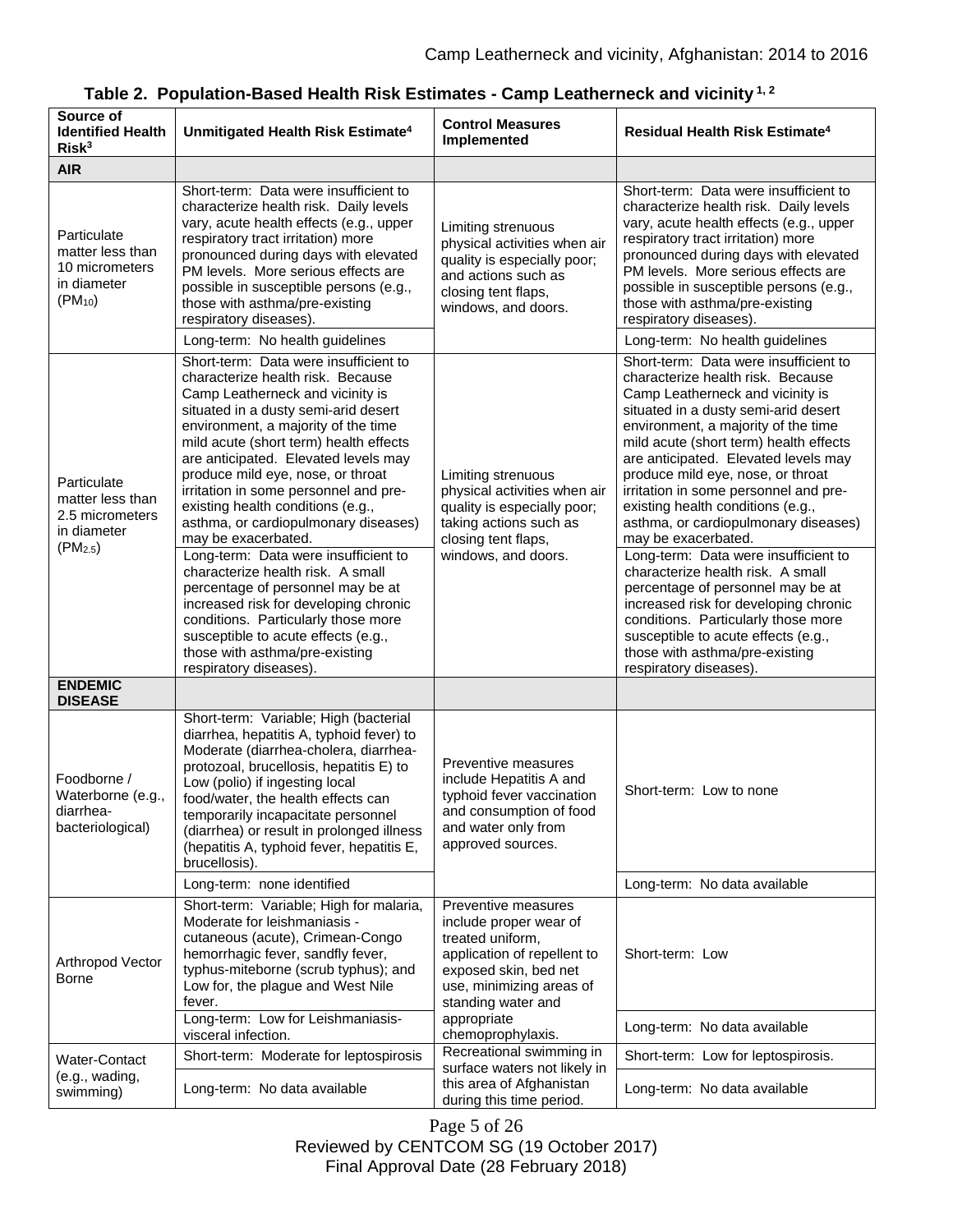| Source of<br><b>Identified Health</b><br>Risk <sup>3</sup> | Unmitigated Health Risk Estimate <sup>4</sup>                                                                                                                                                                                                     | <b>Control Measures</b><br>Implemented                                                                                                                                                                                                                                                                  | Residual Health Risk Estimate <sup>4</sup>                                                                                                                                                                                                       |
|------------------------------------------------------------|---------------------------------------------------------------------------------------------------------------------------------------------------------------------------------------------------------------------------------------------------|---------------------------------------------------------------------------------------------------------------------------------------------------------------------------------------------------------------------------------------------------------------------------------------------------------|--------------------------------------------------------------------------------------------------------------------------------------------------------------------------------------------------------------------------------------------------|
| Respiratory                                                | Short-term: Variable; Moderate for<br>tuberculosis (TB) to Low for<br>meningococcal meningitis and Middle<br>East respiratory syndrome coronavirus<br>(MERS-CoV).                                                                                 | Providing adequate living<br>and work space; medical<br>screening.                                                                                                                                                                                                                                      | Short-term: Low                                                                                                                                                                                                                                  |
|                                                            | Long-term: No data available                                                                                                                                                                                                                      |                                                                                                                                                                                                                                                                                                         | Long-term: No data available                                                                                                                                                                                                                     |
|                                                            | Short-term: Variable; Moderate for<br>rabies, Q-fever to Low for anthrax, and<br>avian influenza.                                                                                                                                                 | Prohibiting contact with,<br>adoption, or feeding of<br>feral animals IAW U.S.                                                                                                                                                                                                                          | Short-term: No data available                                                                                                                                                                                                                    |
| <b>Animal Contact</b>                                      | Long-term: Low (Rabies)                                                                                                                                                                                                                           | <b>Central Command</b><br>(CENTCOM) General<br>Order (GO) 1C. Risks are<br>further reduced in the<br>event of assessed contact<br>by prompt post-exposure<br>rabies prophylaxis IAW<br>The Center for Disease<br>Control's (CDC) Advisory<br>Committee on<br><b>Immunization Practices</b><br>guidance. | Long-term: No data available                                                                                                                                                                                                                     |
| Soil-transmitted                                           | Short-term: Moderate for soil<br>transmitted helminthes (hookworm,<br>strongyloidiasis, cutaneous larva<br>migrans).                                                                                                                              | Risk was reduced to Low<br>by limiting exposure to soil<br>contaminated with human<br>or animal feces (including<br>sleeping on bare ground,<br>and walking barefoot).                                                                                                                                  | Short-term: Low                                                                                                                                                                                                                                  |
|                                                            | Long-term: No data available                                                                                                                                                                                                                      |                                                                                                                                                                                                                                                                                                         | Long-term: No data available                                                                                                                                                                                                                     |
| <b>VENOMOUS</b><br><b>ANIMAL/</b><br><b>INSECTS</b>        |                                                                                                                                                                                                                                                   |                                                                                                                                                                                                                                                                                                         |                                                                                                                                                                                                                                                  |
| Snakes,<br>scorpions, and<br>spiders                       | Short-term: Low; If encountered,<br>effects of venom vary with species<br>from mild localized swelling (e.g.,<br>Latrodectus dahlia) to potentially lethal<br>effects (e.g. Echis carinatus<br>multisquamatus).                                   | Risk reduced by avoiding<br>contact, proper wear of<br>uniform (especially<br>footwear), and proper and<br>timely treatment.                                                                                                                                                                            | Short-term: Low; If encountered,<br>effects of venom vary with species<br>from mild localized swelling (e.g.,<br>Latrodectus dahlia to potentially lethal<br>effects (e.g. Echis carinatus<br>multisquamatus).                                   |
|                                                            | Long-term: No data available                                                                                                                                                                                                                      |                                                                                                                                                                                                                                                                                                         | Long-term: No data available                                                                                                                                                                                                                     |
| <b>HEAT/COLD</b><br><b>STRESS</b>                          |                                                                                                                                                                                                                                                   |                                                                                                                                                                                                                                                                                                         |                                                                                                                                                                                                                                                  |
|                                                            | Short-term: Variable; Risk of heat<br>injury is extremely high for April -<br>October, and Low for all other months.                                                                                                                              | Work-rest cycles, proper                                                                                                                                                                                                                                                                                | Short-term: Variable; Risk of heat<br>injury in unacclimatized or susceptible<br>personnel is Moderate for April -<br>October and Low for all others.                                                                                            |
| Heat                                                       | Long-term: Low, The long-term risk<br>was Low. However, the risk may be<br>greater to certain susceptible persons-<br>those older (i.e., greater than 45<br>years), in lesser physical shape, or<br>with underlying medical/health<br>conditions. | hydration and nutrition,<br>and Wet Bulb Globe<br>Temperature (WBGT)<br>monitoring.                                                                                                                                                                                                                     | Long-term: Low, The long-term risk is<br>Low. However, the risk may be<br>greater to certain susceptible persons-<br>those older (i.e., greater than 45<br>years), in lesser physical shape, or<br>with underlying medical/health<br>conditions. |
|                                                            | Short-term: Low risk of cold<br>stress/injury.                                                                                                                                                                                                    | Risks from cold stress<br>reduced with protective                                                                                                                                                                                                                                                       | Short-term: Low risk of cold<br>stress/injury.                                                                                                                                                                                                   |
| Cold                                                       | Long-term: Low; Long-term health<br>implications from cold injuries are rare<br>but can occur, especially from more<br>serious injuries such as frost bite.                                                                                       | measures such as use of<br>the buddy system, limiting<br>exposure during cold<br>weather, proper hydration<br>and nutrition, and proper                                                                                                                                                                 | Long-term: Low; Long-term health<br>implications from cold injuries are rare<br>but can occur, especially from more<br>serious injuries such as frost bite.                                                                                      |

Page 6 of 26 Reviewed by CENTCOM SG (19 October 2017) Final Approval Date (28 February 2018)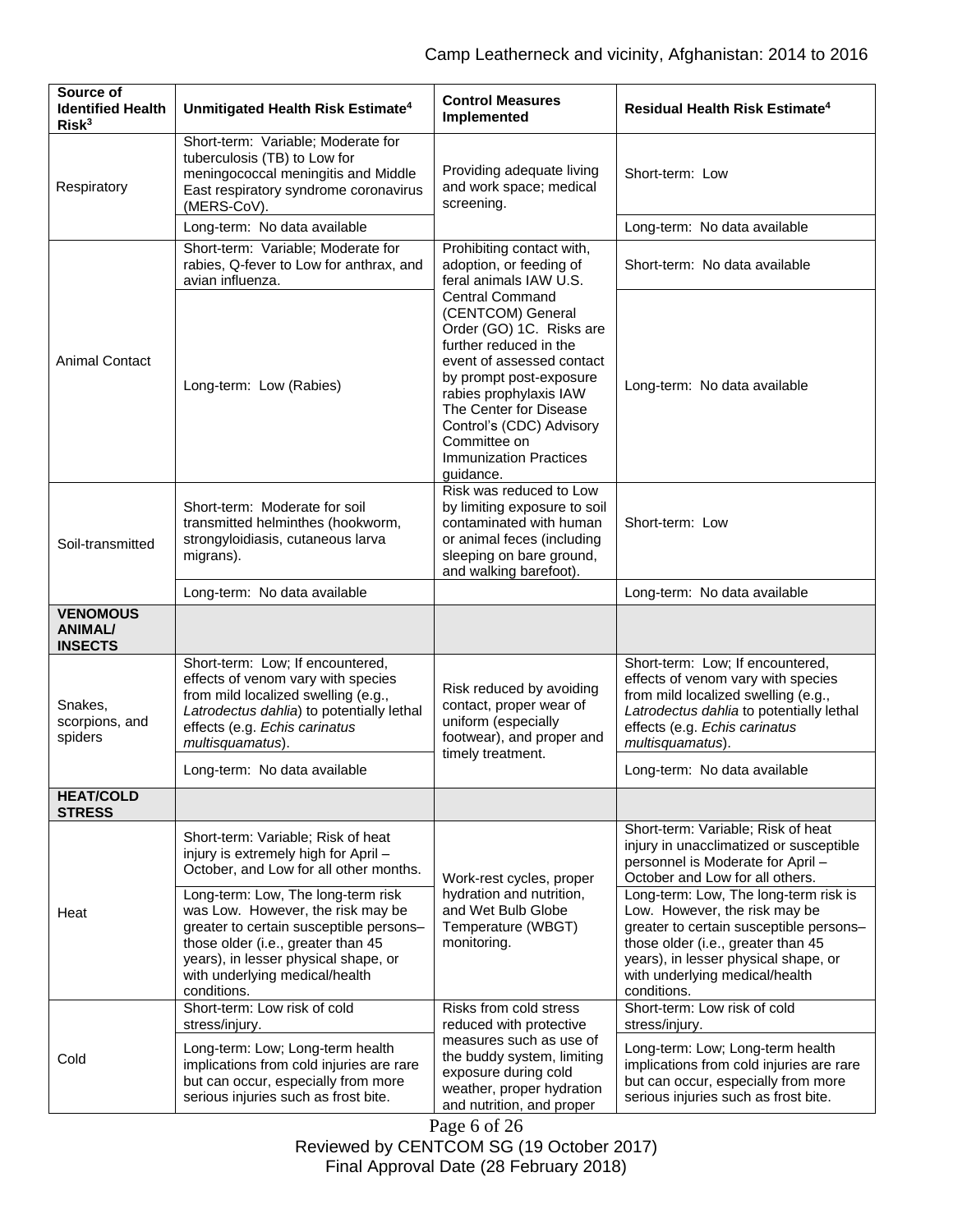| Source of<br><b>Identified Health</b><br>Risk <sup>3</sup> | Unmitigated Health Risk Estimate <sup>4</sup>                                                                                                                                                                                                                                                                                                                                                                                                                                                                                                                                                                                                                                                                                                                                                                                                                                                                                                                                                                                                                                                                                                                                                                                                                                                                                                                                                                                                                                                                                                                                                                      | <b>Control Measures</b><br>Implemented                                                                                                                                                                                                                                                                                                                                     | Residual Health Risk Estimate <sup>4</sup>                                                                                                                                                                                                                                                                                                                                                                                                                                                                                                                                                                                                                                                                                                                                                                                                                                                                                                                                                                                                                                                                                                                                                                                                                                                                                                                                                                                                                                                                                                                                                                                                   |
|------------------------------------------------------------|--------------------------------------------------------------------------------------------------------------------------------------------------------------------------------------------------------------------------------------------------------------------------------------------------------------------------------------------------------------------------------------------------------------------------------------------------------------------------------------------------------------------------------------------------------------------------------------------------------------------------------------------------------------------------------------------------------------------------------------------------------------------------------------------------------------------------------------------------------------------------------------------------------------------------------------------------------------------------------------------------------------------------------------------------------------------------------------------------------------------------------------------------------------------------------------------------------------------------------------------------------------------------------------------------------------------------------------------------------------------------------------------------------------------------------------------------------------------------------------------------------------------------------------------------------------------------------------------------------------------|----------------------------------------------------------------------------------------------------------------------------------------------------------------------------------------------------------------------------------------------------------------------------------------------------------------------------------------------------------------------------|----------------------------------------------------------------------------------------------------------------------------------------------------------------------------------------------------------------------------------------------------------------------------------------------------------------------------------------------------------------------------------------------------------------------------------------------------------------------------------------------------------------------------------------------------------------------------------------------------------------------------------------------------------------------------------------------------------------------------------------------------------------------------------------------------------------------------------------------------------------------------------------------------------------------------------------------------------------------------------------------------------------------------------------------------------------------------------------------------------------------------------------------------------------------------------------------------------------------------------------------------------------------------------------------------------------------------------------------------------------------------------------------------------------------------------------------------------------------------------------------------------------------------------------------------------------------------------------------------------------------------------------------|
|                                                            |                                                                                                                                                                                                                                                                                                                                                                                                                                                                                                                                                                                                                                                                                                                                                                                                                                                                                                                                                                                                                                                                                                                                                                                                                                                                                                                                                                                                                                                                                                                                                                                                                    | wear of issued protective<br>clothing.                                                                                                                                                                                                                                                                                                                                     |                                                                                                                                                                                                                                                                                                                                                                                                                                                                                                                                                                                                                                                                                                                                                                                                                                                                                                                                                                                                                                                                                                                                                                                                                                                                                                                                                                                                                                                                                                                                                                                                                                              |
| <b>Unique</b><br>Incidents/<br><b>Concerns</b>             |                                                                                                                                                                                                                                                                                                                                                                                                                                                                                                                                                                                                                                                                                                                                                                                                                                                                                                                                                                                                                                                                                                                                                                                                                                                                                                                                                                                                                                                                                                                                                                                                                    |                                                                                                                                                                                                                                                                                                                                                                            |                                                                                                                                                                                                                                                                                                                                                                                                                                                                                                                                                                                                                                                                                                                                                                                                                                                                                                                                                                                                                                                                                                                                                                                                                                                                                                                                                                                                                                                                                                                                                                                                                                              |
| <b>Burn Pits</b>                                           | Short-term: Two regulated medical<br>waste incinerators are present at<br>Camp Bastion; however, there are no<br>reports or sampling data in the vicinity<br>of the incinerators. Consequently, the<br>$PM_{10}$ and the $PM_{2.5}$ overall short-term<br>health risks specifically for incinerators<br>were not evaluated - see Section 10.7.<br>Because Camp leatherneck and<br>vicinity is situated in a dusty semi-arid<br>desert environment, a majority of the<br>time mild acute (short term) health<br>effects are anticipated; certain peak<br>levels may produce mild eye, nose, or<br>throat irritation in some personnel and<br>pre-existing health conditions (e.g.,<br>asthma, or cardiopulmonary diseases)<br>may be exacerbated.<br>Long-term: Two regulated medical<br>waste incinerators are present at<br>Camp Bastion; however, there are no<br>reports or sampling data in the vicinity<br>of the incinerators. Consequently, the<br>PM <sub>10</sub> and the PM <sub>2.5</sub> overall long-term<br>health risks specifically for incinerators<br>were not evaluated - see Section 10.7.<br>Exposure to burn pit smoke is variable.<br>Exposure to high levels of PM10 and<br>PM <sub>2.5</sub> in the smoke may be associated<br>with some otherwise healthy<br>personnel, who were exposed for a<br>long-term period, possibly developing<br>certain health conditions (e.g., reduced<br>lung function, cardiopulmonary<br>disease). Personnel with a history of<br>asthma or cardiopulmonary disease<br>could potentially be more likely to<br>develop such chronic health<br>conditions. | Risks reduced by limiting<br>strenuous physical<br>activities when air quality<br>was especially poor; and<br>action such as closing tent<br>flaps, windows, and doors.<br>Other control measures<br>included locating burn pits<br>downwind of camps,<br>increased distance from<br>troop populations, and<br>improved waste<br>segregation and<br>management techniques. | Short-term: Two regulated medical<br>waste incinerators are present at<br>Camp Bastion; however, there are no<br>reports or sampling data in the vicinity<br>of the incinerators. Consequently, the<br>PM <sub>10</sub> and the PM <sub>2.5</sub> overall short-term<br>health risks specifically for incinerators<br>were not evaluated - see Section 10.7.<br>Because Camp leatherneck and<br>vicinity is situated in a dusty semi-arid<br>desert environment, a majority of the<br>time mild acute (short term) health<br>effects are anticipated; certain peak<br>levels may produce mild eye, nose, or<br>throat irritation in some personnel and<br>pre-existing health conditions (e.g.,<br>asthma, or cardiopulmonary diseases)<br>may be exacerbated.<br>Long-term: Two regulated medical<br>waste incinerators are present at<br>Camp Bastion; however, there are no<br>reports or sampling data in the vicinity<br>of the incinerators. Consequently, the<br>PM <sub>10</sub> and the PM <sub>2.5</sub> overall long-term<br>health risks specifically for incinerators<br>were not evaluated – see Section 10.7.<br>Exposure to burn pit smoke is variable.<br>Exposure to high levels of PM <sub>10</sub> and<br>PM <sub>2.5</sub> in the smoke may be associated<br>with some otherwise healthy<br>personnel, who were exposed for a<br>long-term period, possibly developing<br>certain health conditions (e.g., reduced<br>lung function, cardiopulmonary<br>disease). Personnel with a history of<br>asthma or cardiopulmonary disease<br>could potentially be more likely to<br>develop such chronic health<br>conditions. |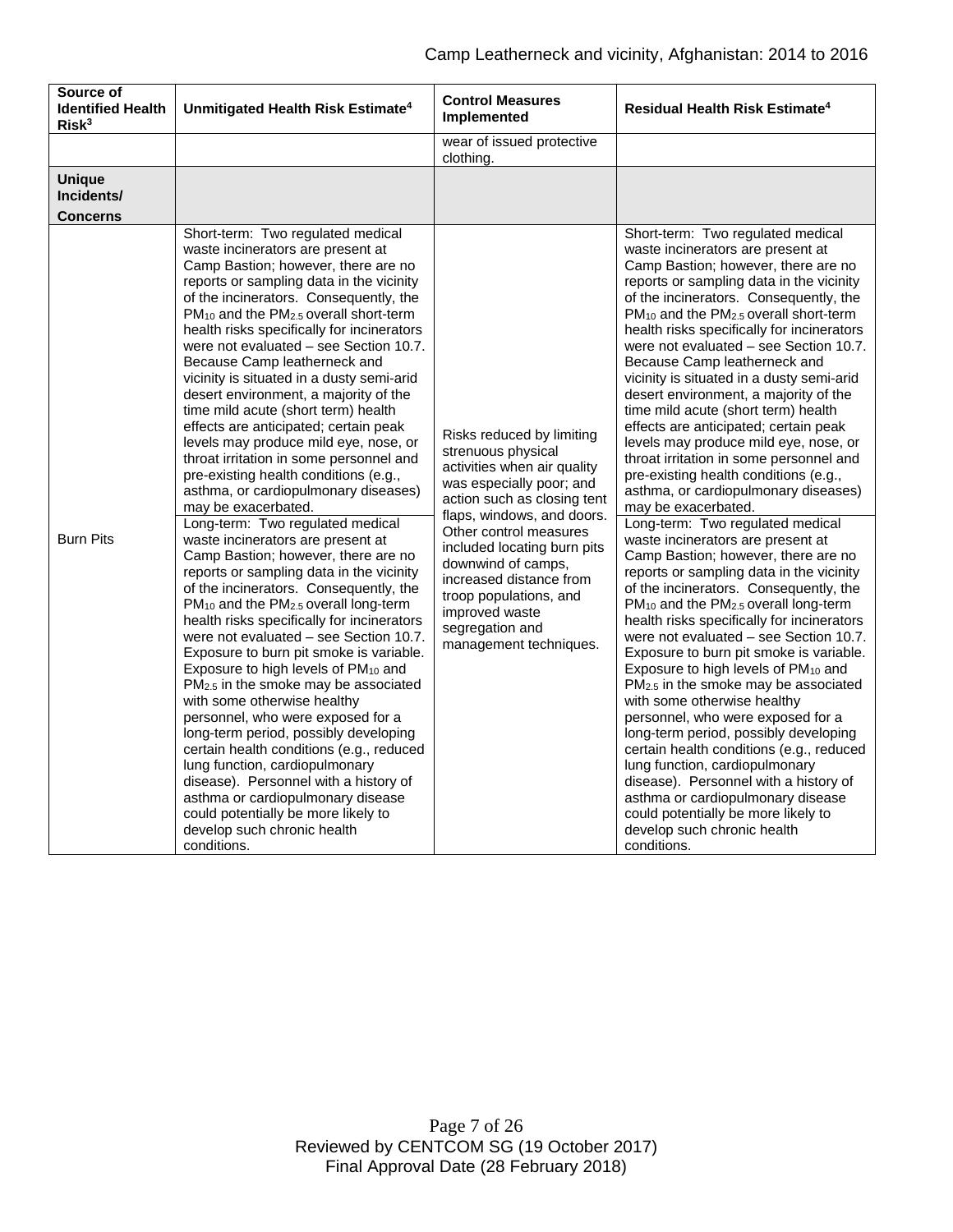| Source of<br><b>Identified Health</b><br>Unmitigated Health Risk Estimate <sup>4</sup><br>Risk <sup>3</sup> | <b>Control Measures</b><br>Implemented | <b>Residual Health Risk Estimate<sup>4</sup></b> |
|-------------------------------------------------------------------------------------------------------------|----------------------------------------|--------------------------------------------------|
|-------------------------------------------------------------------------------------------------------------|----------------------------------------|--------------------------------------------------|

<sup>1</sup>This Summary Table provides a qualitative estimate of population-based short- and long-term health risks associated with the occupational environment conditions at Camp Leatherneck and vicinity. It does not represent an individual exposure profile. Actual individual exposures and health effects depend on many variables. For example, while a chemical may have been present in the environment, if a person did not inhale, ingest, or contact a specific dose of the chemical for adequate duration and frequency, then there may have been no health risk. Alternatively, a person at a specific location may have experienced a unique exposure which could result in a significant individual exposure. Any such person seeking medical care should have their specific exposure documented in an SF600.

 $^2$  This assessment is based on specific environmental sampling data and reports obtained from 25 June 2014 through 31 December 2016. Sampling locations are assumed to be representative of exposure points for the camp population but may not reflect all the fluctuations in environmental quality or capture unique exposure incidents.

 $3$ This Summary Table is organized by major categories of identified sources of health risk. It only lists those sub-categories specifically identified and addressed at Camp Leatherneck and vicinity. The health risks are presented as Low, Moderate, High or Extremely High for both acute and chronic health effects. The health risk level is based on an assessment of both the potential severity of the health effects that could be caused and probability of the exposure that would produce such health effects. Details can be obtained from the Army Public Health Center (APHC). Where applicable, "None Identified" is used when though a potential exposure is identified, and no health risks of either a specific acute or chronic health effects are determined. More detailed descriptions of OEH exposures that are evaluated but determined to pose no health risk are discussed in the following sections of this report.

<sup>4</sup>Health risks in this Summary Table are based on quantitative surveillance thresholds (e.g., endemic disease rates; host/vector/pathogen surveillance) or screening levels, e.g., Military Exposure Guidelines (MEGs) for chemicals*.* Some previous assessment reports may provide slightly inconsistent health risk estimates because quantitative criteria such as MEGs may have changed since the samples were originally evaluated and/or because this assessment makes use of all historic site data while previous reports may have only been based on a select few samples.

# **1 Discussion of Health Risks at Camp Leatherneck and vicinity, Afghanistan by Source**

The following sections provide additional information about the OEH conditions summarized above. All risk assessments were performed using the methodology described in the U.S. Army Public Health Center (USAPHC) Technical Guide 230, *Environmental Health Risk Assessment and Chemical Exposure Guidelines for Deployed Military Personnel* (Reference 4). All OEH risk estimates represent residual risk after accounting for preventive controls in place. Occupational exposures and exposures to endemic diseases are greatly reduced by preventive measures. For environmental exposures related to airborne dust, there are limited preventive measures available, and available measures have little efficacy in reducing exposure to ambient conditions.

The ProUCL version 5.0 software package was used for statistical analyses (Reference 5). Means are followed by standard deviation (SD). Risk characterization was based on the 95 percent upper confidence level of the arithmetic mean (95% UCL) or the arithmetic mean depending on the quality and quantity of the data being evaluated. The sample mean is an uncertain estimate of the true mean of the population exposure point concentration (PEPC). The 95% UCL reduces the uncertainty inherent in the sample mean and states with a higher level of confidence that the mean PEPC is no greater than the 95% UCL.

# **2 Air**

### 2.1 Site-Specific Sources Identified

Camp Leatherneck and vicinity is situated in a dusty semi-arid desert environment. Inhalational exposure to high levels of dust and particulate matter, such as during high winds or dust storms, may result in mild to more serious short-term health effects (e.g., eye, nose or throat and lung irritation) in some personnel. Additionally, certain subgroups of the deployed forces (e.g., those with pre-existing asthma/cardio pulmonary conditions) are at greatest risk of developing notable health effects.

> Page 8 of 26 Reviewed by CENTCOM SG (19 October 2017) Final Approval Date (28 February 2018)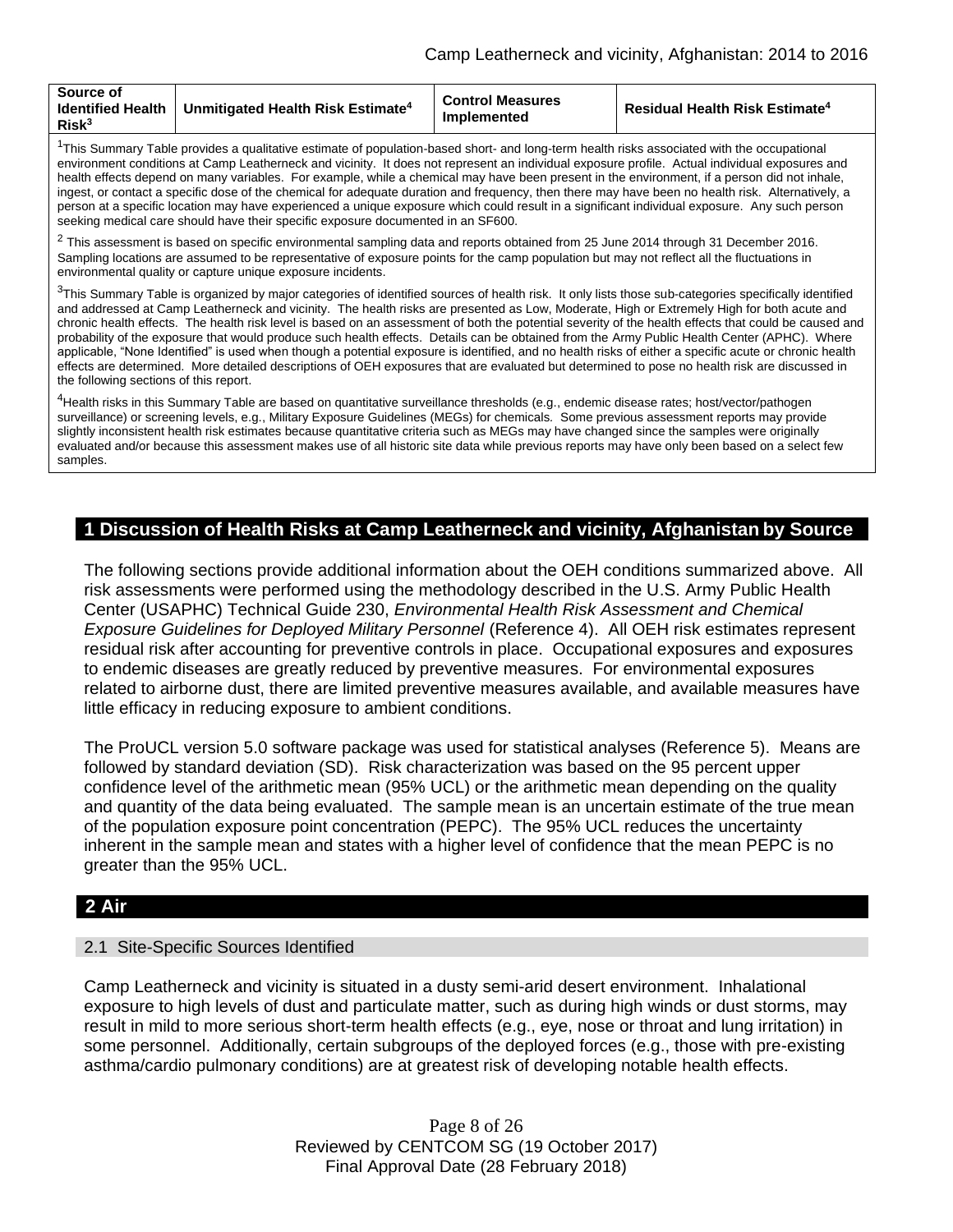### 2.2 Particulate matter

Particulate matter (PM) is a complex mixture of extremely small particles suspended in the air. The PM includes solid particles and liquid droplets emitted directly into the air by sources such as: power plants, motor vehicles, aircraft, generators, construction activities, fires, and natural windblown dust. The PM can include sand, soil, metals, volatile organic compounds (VOC), allergens, and other compounds such as nitrates or sulfates that are formed by condensation or transformation of combustion exhaust. The PM composition and particle size vary considerably depending on the source. Generally, PM of health concern is divided into two fractions:  $PM_{10}$ , which includes coarse particles with a diameter of 10 micrometers or less, and fine particles less than 2.5 micrometers (PM<sub>2.5</sub>), which can reach the deepest regions of the lungs when inhaled. Exposure to excessive PM is linked to a variety of potential health effects.

2.3 Particulate matter, less than10 micrometers  $(PM_{10})$ 

2.3.1 Exposure Guidelines:

Short Term (24-hour) PM<sub>10</sub> (micrograms per cubic Long-term PM<sub>10</sub> MEG ( $\mu$ g/m<sup>3</sup>): meter, μg/m<sup>3</sup>):

- Negligible MEG = 250 **a** Not defined and not available.
- Marginal MEG = 420
- Critical MEG =  $600$

2.3.2 Sample data/Notes:

A three valid PM<sup>10</sup> air samples was collected at Camp Tombstone and PB Wilson from 12 April to 14 October 2016. The 24-hour PM<sub>10</sub> concentration ranged from 12  $\mu$ g/m<sup>3</sup> to 67  $\mu$ g/m<sup>3</sup>. The data were insufficient to characterize heath risk associated with  $PM_{10}$  exposure.

2.3.3 Short-term health risks:

# **Not evaluated.**

2.3.4 Long-term health risk:

**Not Evaluated-no available health guidelines**. The U.S. Environmental Protection Agency (EPA) has retracted its long-term standard (National Ambient Air Quality Standards, NAAQS) for  $PM_{10}$  due to an inability to clearly link chronic health effects with chronic  $PM_{10}$  exposure levels.

### 2.4 Particulate Matter, less than 2.5 *micrometers* (PM2.5)

# 2.4.1 Exposure Guidelines:

Short Term (24-hour)  $PM<sub>2.5</sub>$  ( $\mu$ g/m<sup>3</sup>):

- 
- Marginal MEG =  $250$  extended to Marginal MEG =  $65$ .
- Critical MEG =  $500$

): Long-term (1year)  $PM_{2.5}$  MEGs ( $\mu$ g/m<sup>3</sup>):

- Negligible MEG = 65 Negligible MEG = 15
	-

2.4.2 Sample data/Notes:

Page 9 of 26 Reviewed by CENTCOM SG (19 October 2017) Final Approval Date (28 February 2018)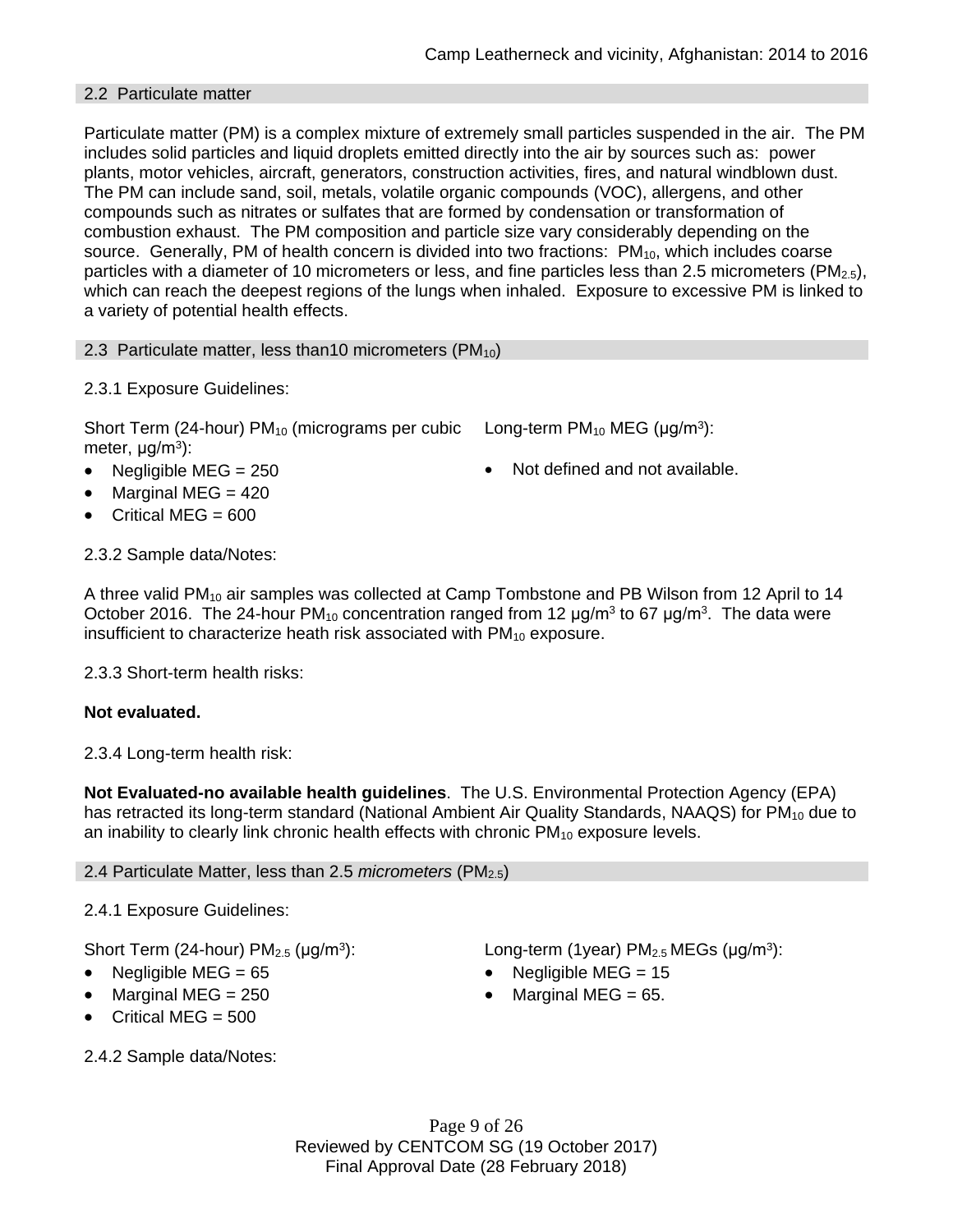A single valid  $PM_{2.5}$  air sample was collected at Camp Antonik on 14 May 2016. The 24-hour  $PM_{2.5}$ concentration was 75  $\mu$ g/m<sup>3</sup>. The data were insufficient to characterize heath risk associated with PM<sub>2.5</sub> exposure.

2.4.3 Short- and Long-term health risks:

### **Not evaluated.**

### 2.5 Airborne Metals

2.5.1 Sample data/Notes:

Camp Antonik: A single valid  $PM_{10}$  airborne metal sample was collected on 14 May 2016. No metals were detected in the single sample.

Camp Tombstone: A total of two valid  $PM<sub>2.5</sub>$  airborne metal samples were collected on 26 April 2016 and 12 October 2016. None of the detected metals were above respective 1 year negligible MEGs.

Camp Wilson: A single valid  $PM_{10}$  airborne metal sample was collected on 24 June 2016. No metals were detected in the single sample.

2.5.2 Short-and Long-term health risks:

### **None identified based on the available sampling data.**

```
2.6 Volatile Organic Compounds (VOC)
```
2.6.1 Sample data/Notes:

No valid volatile organic chemical (VOC) air samples were collected from Camp Leatherneck and vicinity during the 24 June 2014 through 31 December 2016 time frame.

2.6.2 Short and long-term health risks:

### **Not Evaluated.**

# **3 Soil**

### 3.1 Site-Specific Sources Identified

3.2 Sample data/Notes:

No valid surface soil samples were collected since the previous POEMS (2007-2014), to assess OEH health risk to deployed personnel. The primary soil contamination exposure pathways are dermal contact and dust inhalation. Typical parameters analyzed for included semi volatile organic compounds (SVOCs), heavy metals, polychlorinated biphenyls (PCBs), pesticides, herbicides. If the contaminant was known or suspected, other parameters may have been analyzed for (i.e., Total petroleum hydrocarbons (TPH) and polycyclic aromatic hydrocarbons (PAH) near fuel spills). For the risk assessment, personnel are assumed to remain at this location for 6 months to 1 year.

> Page 10 of 26 Reviewed by CENTCOM SG (19 October 2017) Final Approval Date (28 February 2018)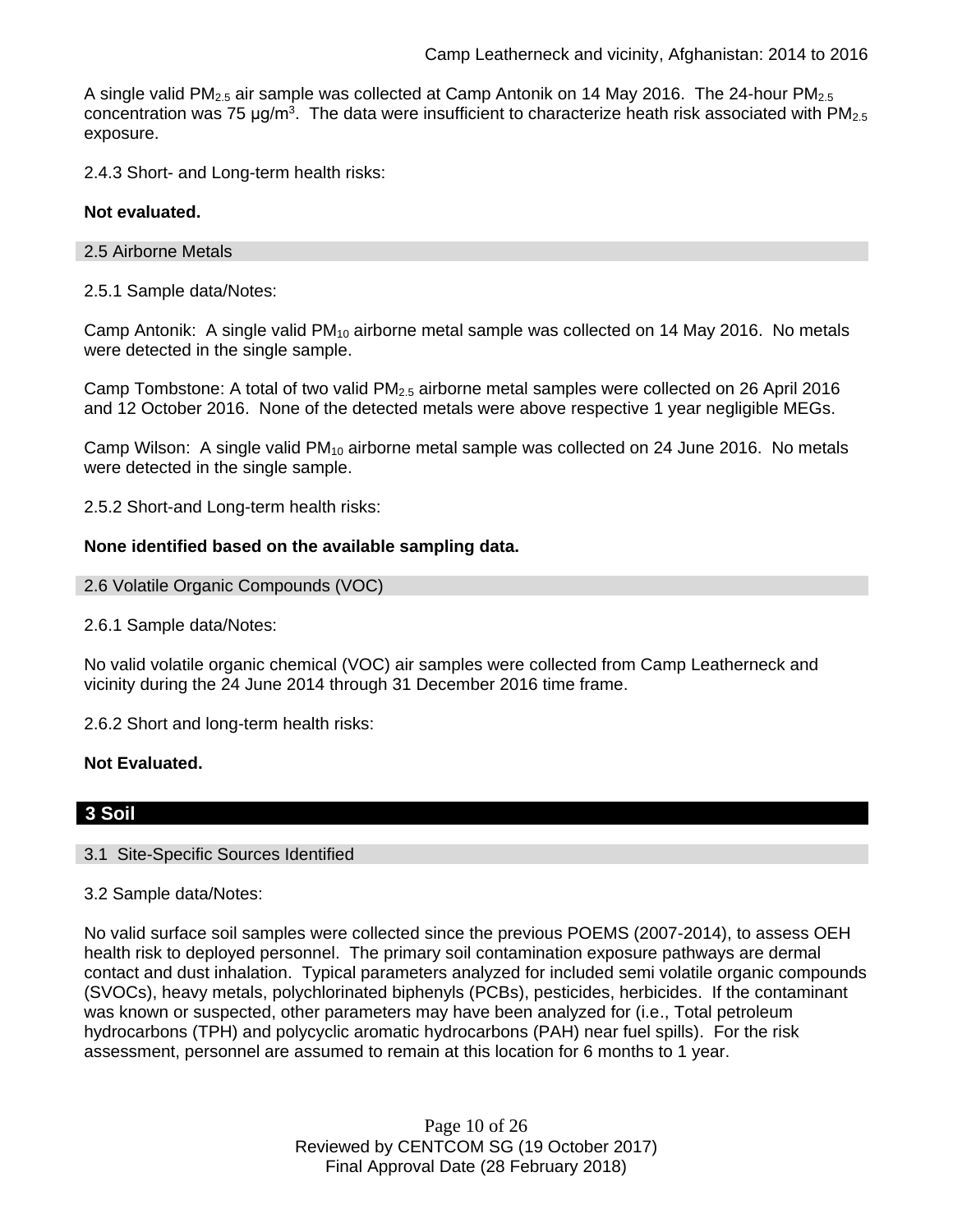3.3 Short-term health risk:

**Not an identified source of health risk**. Currently, sampling data for soil are not evaluated for short term (acute) health risks**.**

3.4 Long-term health risk:

### **Not Evaluated**

# **4 Water**

In order to assess the health risk to U.S. personnel from exposure to water in theater, the APHC identified the most probable exposure pathways. These are based on the administrative information provided on the field data sheets submitted with the samples taken over the time period being evaluated. It is assumed that 100% of all U.S. personnel at Camp Leatherneck and vicinity will be directly exposed to reverse osmosis water purification unit (ROWPU) treated, disinfected fresh bulk water, bottled water, and untreated well water since this classification of water is primarily used for personal hygiene, showering, cooking, and for use at vehicle wash racks. Field data sheets indicate that bottled water is the primary source of drinking water.

4.1 Drinking Water: Bottled or Packaged Water

### 4.1.1 Site-Specific Sources Identified

There were multiple bottled water brands at Camp Leatherneck. These bottled water brands included Aria®, Cristal®, and Kinley® (Reference 6).

### 4.1.2 Sample data/Notes:

To assess the potential for adverse health effects to troops, the following assumptions were made about dose and duration: A conservative (protective) assumption was that personnel routinely ingested 5 L/day of bottled water for up to 365 days (1-year). It was further assumed that control measures were not used.

No valid bottled water samples were available for analysis.

4.1.3 Short-term and long-term health risk:

### **Not evaluated.**

#### 4.2 Non-Drinking Water: Disinfected

#### 4.2.1 Site-Specific Sources Identified

Although the primary route of exposure for most microorganisms is ingestion of contaminated water, dermal exposure to some microorganisms, chemicals, and biologicals may also cause adverse health effects. Complete exposure pathways would include drinking, brushing teeth, personal hygiene, cooking, providing medical and dental care using a contaminated water supply or during dermal contact at vehicle or aircraft wash racks.

> Page 11 of 26 Reviewed by CENTCOM SG (19 October 2017) Final Approval Date (28 February 2018)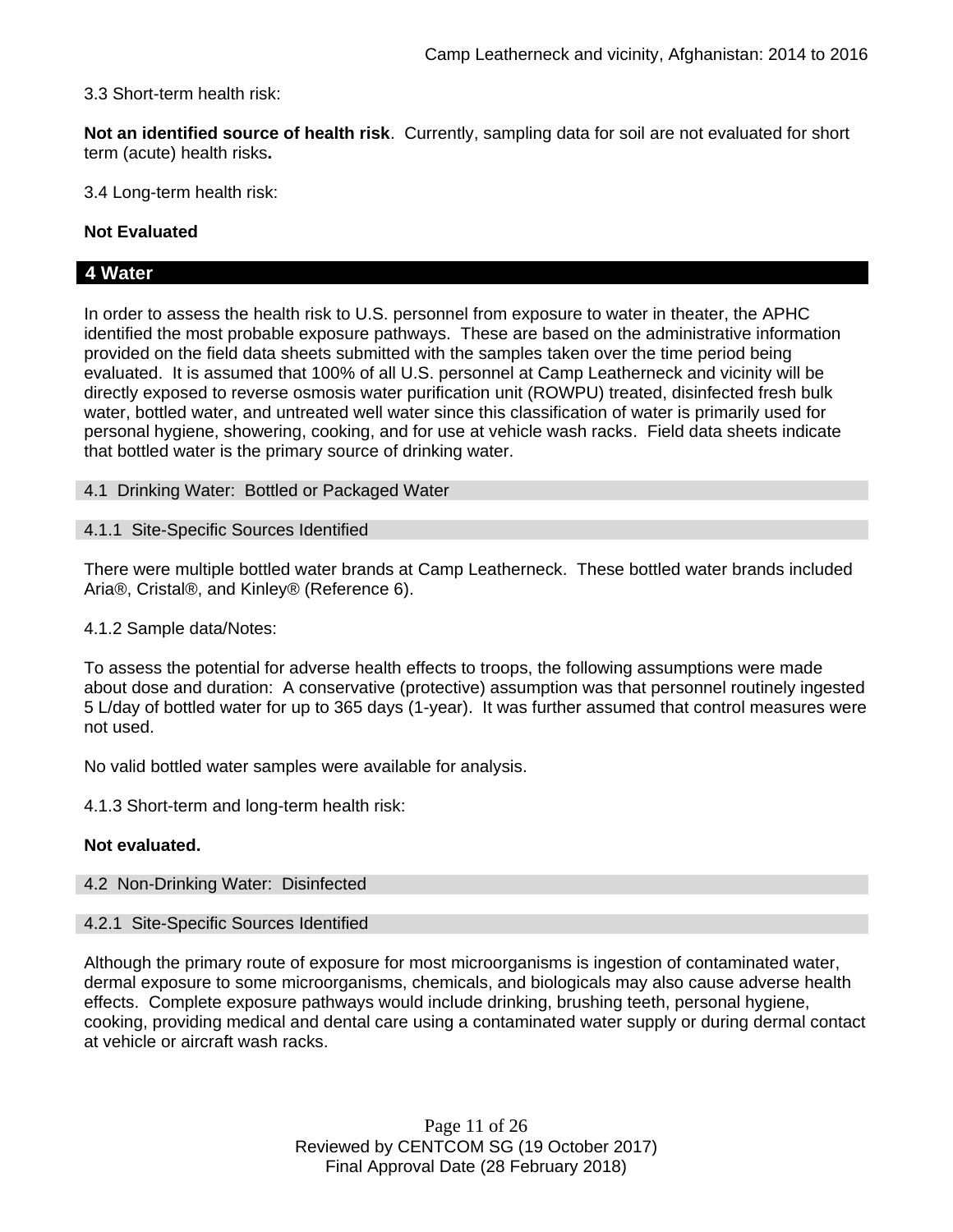4.2.2 Sample data/Notes:

To assess the potential for adverse health effects to troops the following assumptions were made about dose and duration: All U.S. personnel at this location were expected to remain at this site for approximately 1 year. A conservative (protective) assumption is that personnel routinely consumed less than 5L/day of non-drinking water for up to 365 days (1-year). It is further assumed that control measures and/or personal protective equipment were not used.

Camp Antonik: A single valid disinfected bulk water (Non-Drinking) sample collected on 25 February 2016 was evaluated for this health risk assessment. No chemicals were detected at levels above the short or long-term MEGs.

Camp Tombstone: A single valid disinfected bulk water (Non-Drinking) sample collected on 13 May 2016 was evaluated for this health risk assessment. No chemicals were detected at levels above the short or long-term MEGs.

4.2.3 Short and long-term health risks:

**None identified based on available sample data.** All collected samples were below the short and long-term Negligible MEGs.

### **5 Military Unique**

5.1 Chemical Biological, Radiological Nuclear (CBRN) Weapons

No specific hazard sources were documented in the Defense Occupational and Environmental Health Readiness System (DOEHRS) from 24 June 2014 to 31 December 2016 (Reference 1).

#### 5.2 Depleted Uranium (DU)

No specific hazard sources were documented in the DOEHRS from 24 June 2014 to 31 December 2016 (Reference 1).

#### 5.3 Ionizing Radiation

No specific hazard sources were documented in the DOEHRS from 24 June 2014 to 31 December 2016 (Reference 1).

#### 5.4 Non-Ionizing Radiation

No specific hazard sources were documented in the DOEHRS from 24 June 2014 to 31 December 2016 (Reference 1).

### **6 Endemic Diseases**

This document lists the endemic diseases reported in the region, its specific health risks and severity and general health information about the diseases. CENTCOM Modification (MOD) 12 (Reference 7) lists deployment requirements, to include immunizations and chemoprophylaxis, in effect during the timeframe of this POEMS.

> Page 12 of 26 Reviewed by CENTCOM SG (19 October 2017) Final Approval Date (28 February 2018)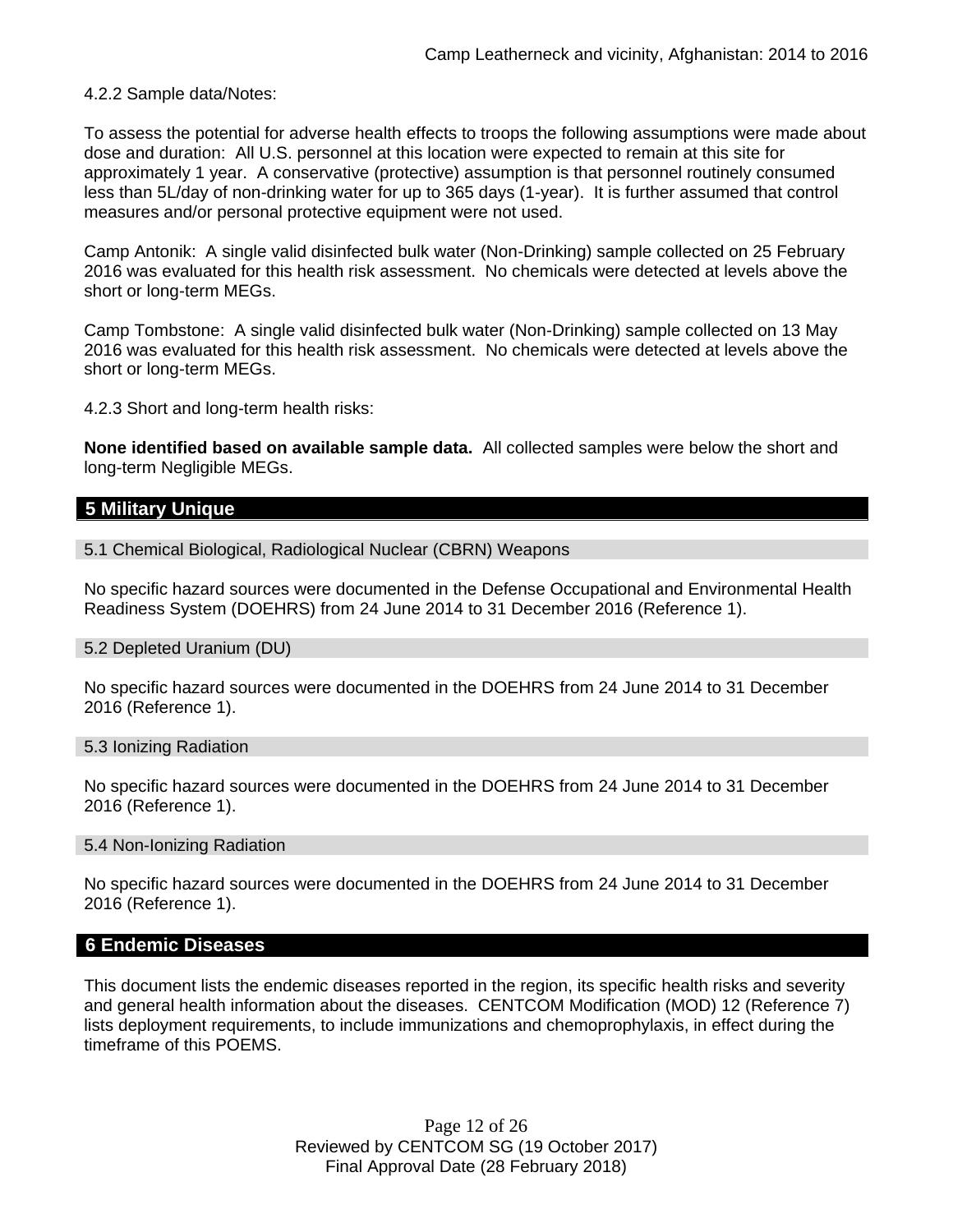### 6.1 Foodborne and Waterborne Diseases

Foodborne and waterborne diseases in the area are transmitted through the consumption of local food and water. Local unapproved food and water sources (including ice) are heavily contaminated with pathogenic bacteria, parasites, and viruses to which most U.S. Service Members have little or no natural immunity. Effective disease surveillance has been improved to cover the majority of the country since 2009. There is still underreporting of specific disease incidence. Diarrheal diseases are expected to temporarily incapacitate a very high percentage of U.S. personnel within days if local food, water, or ice is consumed. Hepatitis A and typhoid fever infections typically cause prolonged illness in a smaller percentage of unvaccinated personnel. Vaccinations are required for DoD personnel and contractors. In addition, although not specifically assessed in this document, significant outbreaks of viral gastroenteritis (e.g., norovirus) and food poisoning (e.g., *Bacillus cereus*, *Clostridium perfringens*, *Staphylococcus* spp.) may occur. Key disease risks are summarized below:

Mitigation strategies were in place and included consuming food and water from approved sources, vaccinations (when available), frequent hand washing and general sanitation practices.

### 6.1.1 Diarrheal diseases (bacteriological)

**High, mitigated to Low**: Diarrheal diseases are expected to temporarily incapacitate a very high percentage of personnel (potentially over 50% per month) within days if local food, water, or ice is consumed. Field conditions (including lack of hand washing and primitive sanitation) may facilitate person-to-person spread and epidemics. Typically mild disease treated in outpatient setting; recovery and return to duty in less than 72 hours with appropriate therapy. A small proportion of infections may require greater than 72 hours limited duty, or hospitalization.

6.1.2 Hepatitis A, typhoid/paratyphoid fever, and diarrhea-protozoal

**High, mitigated to Low**: Unmitigated health risk to U.S. personnel is high year round for hepatitis A and typhoid/paratyphoid fever, and Moderate for diarrhea-protozoal. Mitigation was in place to reduce the risks to low. Hepatitis A, typhoid/paratyphoid fever, and diarrhea-protozoal disease may cause prolonged illness in a small percentage of personnel (less than 1% per month). Although much rarer, other potential diseases in this area that are also considered a Moderate risk include: hepatitis E, diarrhea-cholera, and brucellosis.

### 6.1.3 Polio

**Low**: Potential health risk to U.S. personnel is Low. Despite a concerted global eradication campaign, poliovirus continues to affect children and adults in Afghanistan. Polio is a highly infectious disease that invades the nervous system. The virus is transmitted by person-to-person, typically by hands, food or water contaminated with fecal matter or through direct contact with the infected person's saliva. An infected person may spread the virus to others immediately before and about 1 to 2 weeks after symptoms appear. The virus can live in an infected person's feces for many weeks. About 90% of people infected have no symptoms, and about 1% have a very severe illness leading to muscle weakness, difficulty breathing, paralysis, and sometimes death. People who do not have symptoms can still pass the virus to others and make them sick.

6.1.4 Short-term Health Risks:

**Low**: The overall unmitigated short-term risk associated with foodborne and waterborne diseases are considered High (bacterial diarrhea, hepatitis A, typhoid/paratyphoid fever) to Moderate (diarrhea-

> Page 13 of 26 Reviewed by CENTCOM SG (19 October 2017) Final Approval Date (28 February 2018)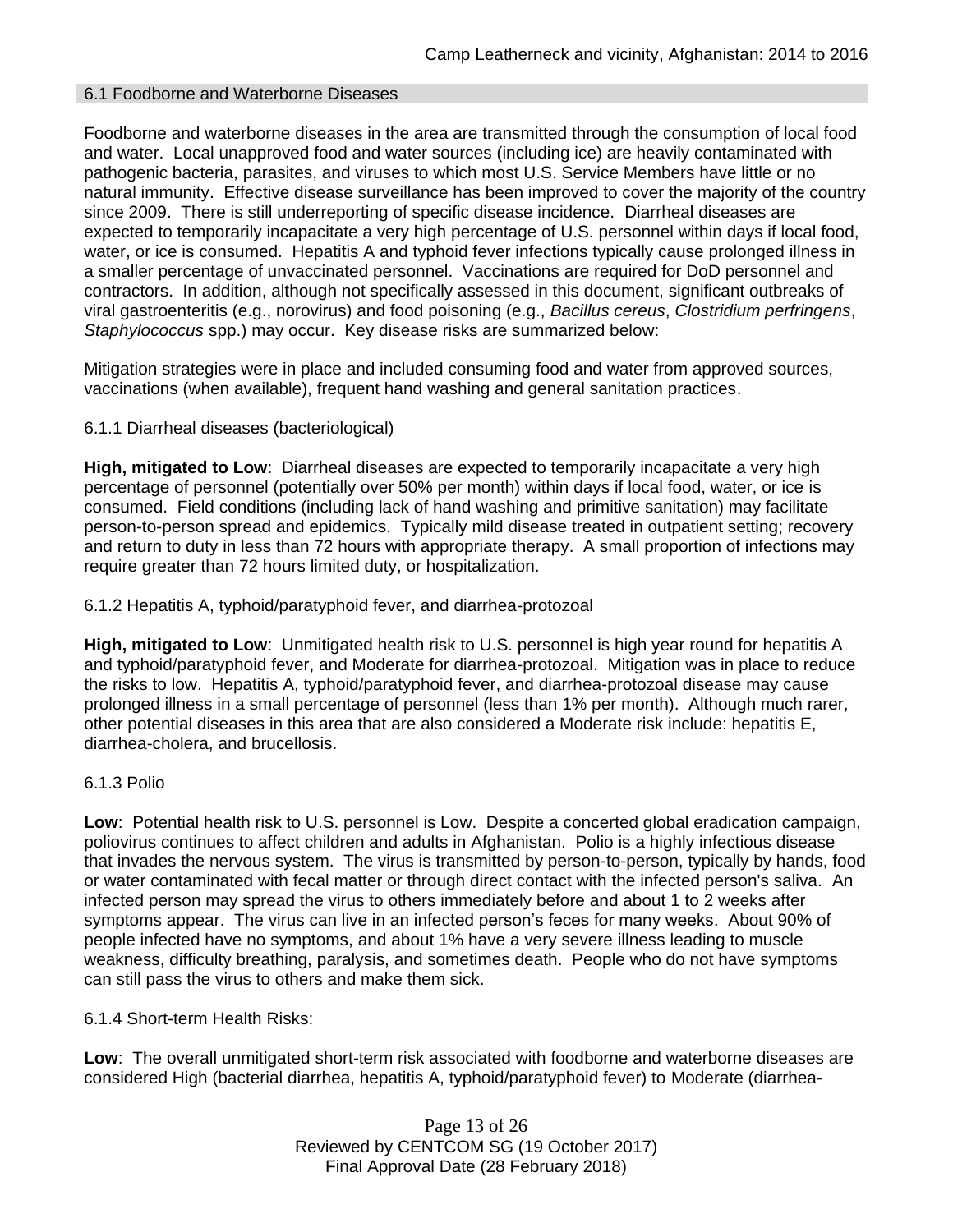cholera, diarrhea-protozoal, brucellosis, hepatitis E) to Low (polio) if local food or water is consumed. Preventive Medicine measures reduced the risk to Low. Confidence in the health risk estimate is high.

### 6.1.5 Long-term Health Risks:

### **None identified based on available data.**

### 6.2 Arthropod Vector-Borne Diseases

During the warmer months, the climate and ecological habitat support populations of arthropod vectors, including mosquitoes, ticks, mites, and sandflies. Significant disease transmission is sustained countrywide, including urban areas. Malaria, the major vector-borne health risk in Afghanistan, is capable of debilitating a high percentage of personnel for up to a week or more. Mitigation strategies were in place and included proper wear of treated uniforms, application of repellent to exposed skin, and use of bed nets and chemoprophylaxis (when applicable). Additional methods included the use of pesticides, reduction of pest/breeding habitats, and engineering controls.

### 6.2.1 Malaria

**High, mitigated to Low:** Potential unmitigated risk to U.S. personnel is High during warmer months (typically April through November) but reduced to low with mitigation measures. Malaria incidents are often associated with the presence of agriculture activity, including irrigation systems and standing water, which provide breeding habitats for vectors. A small number of cases may occur among personnel exposed to mosquito (Anopheles spp.) bites. Malaria incidents may cause debilitating febrile illness typically requiring 1 to 7 days of inpatient care, followed by return to duty. Severe cases may require intensive care or prolonged convalescence.

### 6.2.2 Leishmaniasis

**Moderate, mitigated to Low**: The disease risk is Moderate during the warmer months when sandflies are most prevalent, but reduced to low with mitigation measures. Leishmaniasis is transmitted by sand flies. A small number of cases (less than 1% per month attack rate) could occur among personnel exposed to sandfly bites in areas with infected people, rodents, dogs, or other reservoir animals. In groups of personnel exposed to heavily infected sandflies in focal areas, attack rates can be very high (over 50%). There are two forms of the disease; cutaneous (acute form) and visceral (a more latent form of the disease). The leishmaniasis parasites may survive for years in infected individuals and this infection may go unrecognized by physicians in the U.S. when infections become symptomatic years later. Cutaneous infection is unlikely to be debilitating, though lesions may be disfiguring. Visceral leishmaniasis disease can cause severe febrile illness which typically requires hospitalization with convalescence over 7 days.

### 6.2.3 Crimean-Congo hemorrhagic fever

**High, mitigated to Low**: Unmitigated risk is High, but reduced to low with mitigation measures. Crimean-Congo hemorrhagic fever occurs in a small number of cases (less than 1% per month attack rate) and is transmitted by tick bites or occupational contact with blood or secretions from infected animals. The disease typically requires intensive care with fatality rates from 5% to 50%.

### 6.2.4 Sandfly fever

**Moderate, mitigated to Low**: Sandfly fever has a Moderate risk with potential disease rates from 1% to 10% per month; under worst case conditions disease rates can be as high as 50%. Mitigation

> Page 14 of 26 Reviewed by CENTCOM SG (19 October 2017) Final Approval Date (28 February 2018)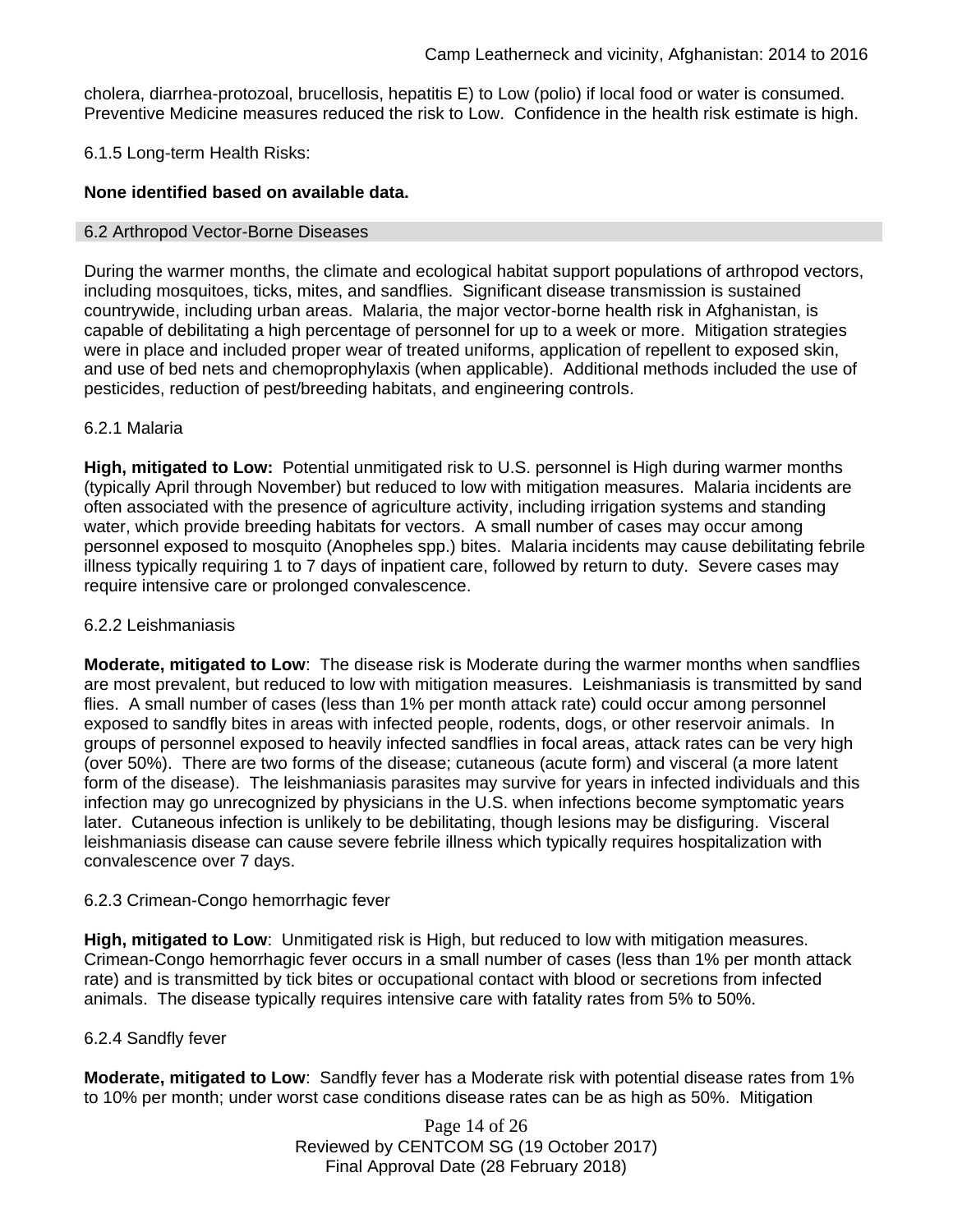measures reduced the risk to low. The disease is transmitted by sandflies and occurs more commonly in children though adults are still at risk. Sandfly fever disease typically resulted in debilitating febrile illness requiring 1 to 7 days of supportive care followed by return to duty.

# 6.2.5 Plague

**Low:** Potential health risk to U.S. personnel is Low year round. Bubonic plague typically occurred as sporadic cases among people who come in contact with wild rodents and their fleas during work, hunting, or camping activities. Outbreaks of human plague are rare and typically occur in crowded urban settings associated with large increases in infected commensal rats (*Rattus rattus*) and their flea populations. Some untreated cases of bubonic plague may develop into secondary pneumonic plague. Respiratory transmission of pneumonic plague is rare but has the potential to cause significant outbreaks. Close contact is usually required for transmission. In situations where respiratory transmission of plague is suspected, weaponized agent must be considered. Extremely rare cases (less than 0.01% per month attack rate) could occur. Incidence could result in potentially severe illness which may require more than 7 days of hospitalization and convalescence.

### 6.2.6 Typhus-miteborne (scrub typhus**)**

**Moderate, mitigated to Low:** Potential health risk to U.S. personnel is Moderate during warmer months (typically March through November) when vector activity is highest. Mitigation measures reduced the risk to low. Mite-borne typhus is a significant cause of febrile illness in local populations with rural exposures in areas where the disease is endemic. Large outbreaks have occurred when non-indigenous personnel such as military forces enter areas with established local transmission. The disease is transmitted by the larval stage of trombiculid mites (chiggers), which are typically found in areas of grassy or scrubby vegetation, often in areas which have undergone clearing and regrowth. Habitats may include sandy beaches, mountain deserts, cultivated rice fields, and rain forests. Although data are insufficient to assess potential disease rates, attack rates can be very high (over 50%) in groups of personnel exposed to heavily infected "mite islands" in focal areas. The disease can cause debilitating febrile illness typically requiring 1 to 7 days of inpatient care, followed by return to duty.

### 6.2.7 West Nile fever

**Low**: West Nile fever is present. The disease is maintained by the bird population and transmitted to humans via mosquito vector. Typically, infections in young, healthy adults were asymptomatic although fever, headache, tiredness, body aches (occasionally with a skin rash on trunk of body), and swollen lymph glands can occurred. This disease is associated with a low risk estimate.

### 6.2.9 Short -term health risks:

**Low:** The unmitigated health risk estimate is High for malaria and Crimean-Congo hemorrhagic fever (infection rate of less than 1% per month), Moderate for leishmaniasis-cutaneous (acute), sandfly fever, typhus-miteborne; and Low for, the plague and West Nile fever. Health risk is reduced to low by proper wear of the uniform, application of repellent to exposed skin, and appropriate chemoprophylaxis. Confidence in health risk estimate was high.

### 6.2.10 Long-term health risks:

**Low:** The unmitigated risk is moderate for leishmaniasis-visceral (chronic). Risk is reduced to Low by proper wear of the uniform and application of repellent to exposed skin. Confidence in the risk estimate is high.

> Page 15 of 26 Reviewed by CENTCOM SG (19 October 2017) Final Approval Date (28 February 2018)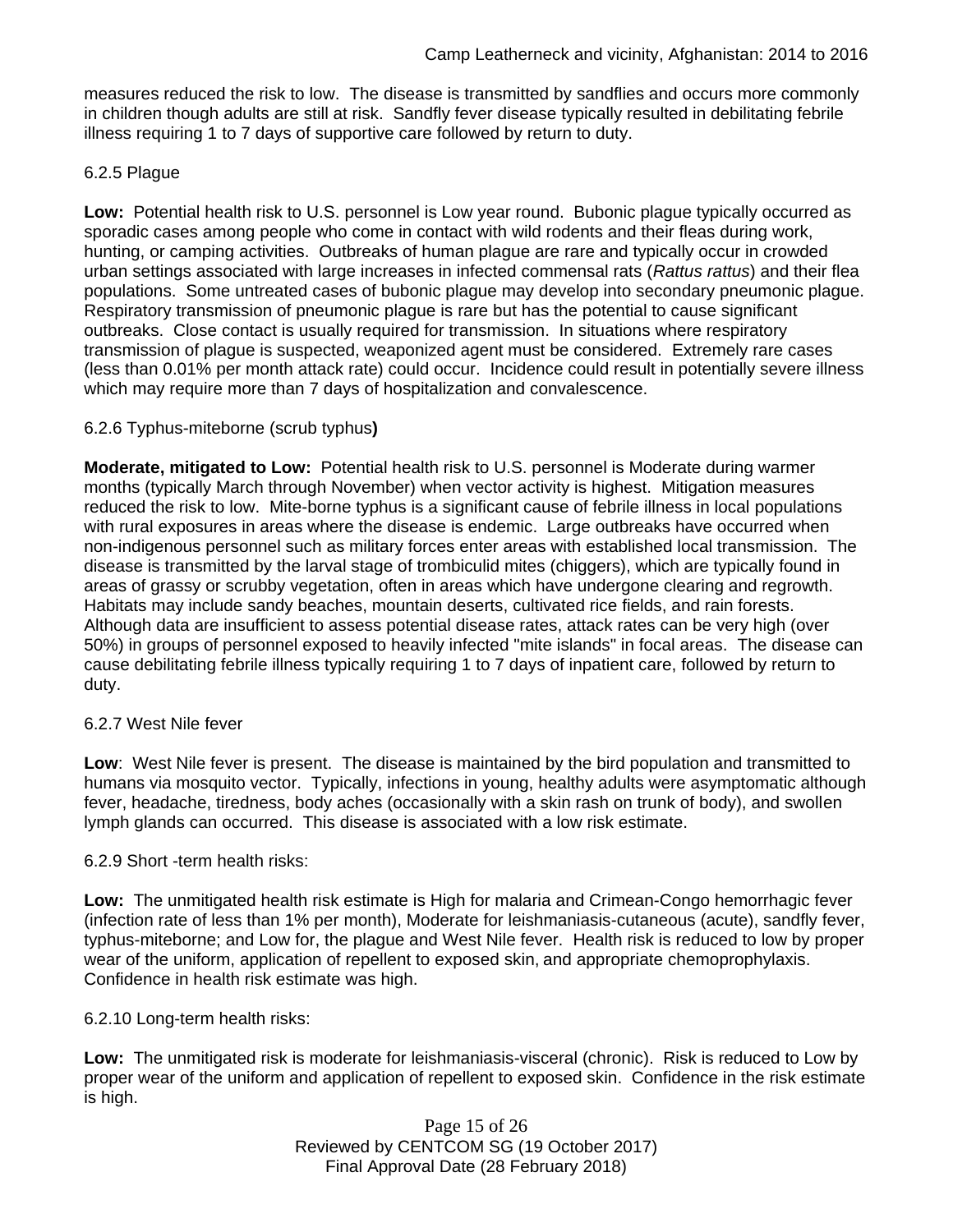### 6.3 Water Contact Diseases

Operations or activities that involve extensive water contact may result in personnel being temporarily debilitated with leptospirosis in some locations. Leptospirosis health risk typically increases during flooding. In addition, although not specifically assessed in this document, bodies of surface water are likely to be contaminated with human and animal waste. Activities such as wading or swimming may result in exposures to enteric diseases such as diarrhea and hepatitis via incidental ingestion of water. Prolonged water contact also may lead to the development of a variety of potentially debilitating skin conditions such as bacterial or fungal dermatitis. Mitigation strategies were in place and included avoiding water contact and recreational water activities, proper wear of uniform (especially footwear), and protective coverings for cuts/abraded skin.

### 6.3.1 Leptospirosis

**Moderate, mitigated to Low**: Human infections occur seasonally (typically April through November) through exposure to water or soil contaminated by infected animals and is associated with wading, and swimming in contaminated, untreated open water. The occurrence of flooding after heavy rainfall facilitates the spread of the organism because as water saturates the environment *Leptospira* spp. present in the soil passes directly into surface waters. *Leptospira* spp. can enter the body through cut or abraded skin, mucous membranes, and conjunctivae. Infection may also occur from ingestion of contaminated water. The acute, generalized illness associated with infection may mimic other tropical diseases (for example, dengue fever, malaria, and typhus), and common symptoms include fever, chills, myalgia, nausea, diarrhea, cough, and conjunctival suffusion. Manifestations of severe disease can include jaundice, renal failure, hemorrhage, pneumonitis, and hemodynamic collapse. Recreational activities involving extensive water contact may result in personnel being temporarily debilitated with leptospirosis. Incidence could result in debilitating febrile illness typically requiring 1 to 7 days of inpatient care, followed by return to duty; some cases may require prolonged convalescence. This disease is associated with a Moderate health risk estimate.

6.3.2 Short-term health risks:

**Low:** Unmitigated Health risk of leptospirosis is Moderate during warmer months. Mitigation measures reduce the risk to Low. Confidence in the health risk estimate is high.

6.3.3 Long-term health risks:

# **None identified based on available data.**

### 6.4 Respiratory Diseases

Although not specifically assessed in this document, deployed U.S. Forces may be exposed to a wide variety of common respiratory infections in the local population. These include influenza, pertussis, viral upper respiratory infections, viral and bacterial pneumonia, measles, and others. The U.S. military populations living in close-quarter conditions are at risk for substantial person-to-person spread of respiratory pathogens. Influenza is of particular concern because of its ability to debilitate large numbers of unvaccinated personnel for several days. Mitigation strategies were in place and included routine medical screenings, vaccination, enforcing minimum space allocation in housing units, implementing head-to-toe sleeping in crowded housing units, implementation of proper personal protective equipment (PPE) when necessary for healthcare providers and detention facility personnel.

> Page 16 of 26 Reviewed by CENTCOM SG (19 October 2017) Final Approval Date (28 February 2018)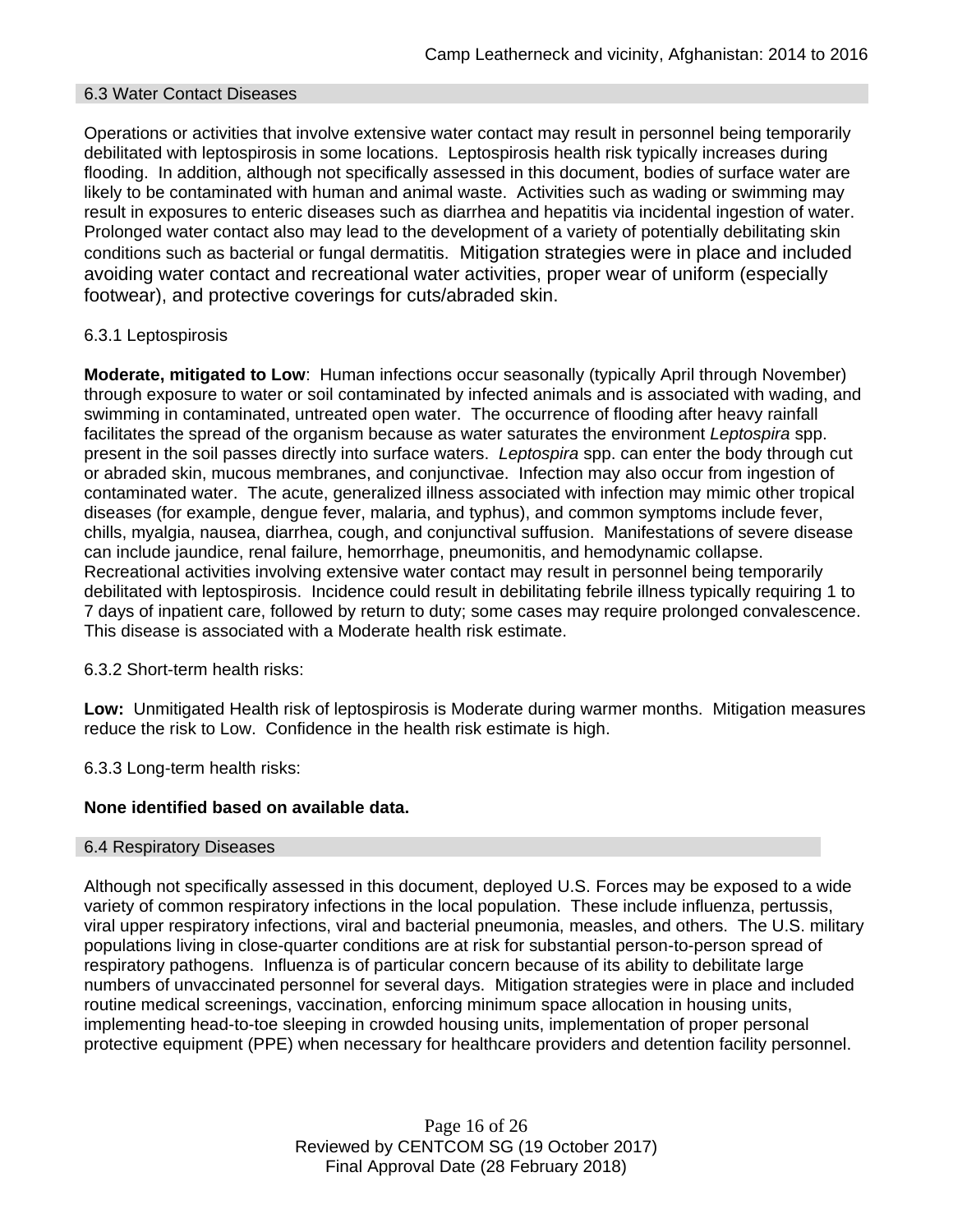# 6.4.1 Tuberculosis (TB)

**Moderate, mitigated to Low:** Potential health risk to U.S. personnel is Moderate, mitigated to Low, year round. Transmission typically requires close and prolonged contact with an active case of pulmonary or laryngeal TB, although it also can occur with more incidental contact. Individuals with prolonged indoor exposure to the local population are at increased risk for latent TB infection.

### 6.4.2 Meningococcal meningitis

**Low:** Meningococcal meningitis poses a Low risk and is transmitted from person to person through droplets of respiratory or throat secretions. Close and prolonged contact facilitates the spread of this disease. Meningococcal meningitis is potentially a very severe disease typically requiring intensive care; fatalities may occur in 5-15% of cases.

6.4.3 Middle East respiratory syndrome coronavirus (MERS-CoV)

**Low**: Although no cases have been reported in Afghanistan, Middle East respiratory syndrome coronavirus (MERS-CoV) is known to occur within the region. Most MERS patients developed severe acute respiratory illness with symptoms of fever, cough and shortness of breath. MERS-CoV has spread from ill people to others through close contact, such as caring for or living with an infected person. The incubation period for MERS-CoV is usually about 5 to 6 days, but can range from 2 to 14 days. Currently, there is no vaccine to prevent MERS-CoV infection.

6.4.4 Short-term health risks:

**Low:** Moderate (TB) to Low (for meningococcal meningitis and MERS-CoV). Overall risk was reduced to Low with mitigation measures. Confidence in the health risk estimate is high.

6.4.5 Long-term health risks:

**None identified based on available data.** Tuberculosis is evaluated as part of the post deployment health assessment (PDHA). A TB skin test is required post-deployment if potentially exposed and is based upon individual service policies.

### 6.5 Animal-Contact Diseases

### 6.5.1 Rabies

**Moderate, mitigated to Low:** Rabies posed a year-round moderate risk. Occurrence in local animals was well above U.S. levels due to the lack of organized control programs. Dogs are the primary reservoir of rabies in Afghanistan, and a frequent source of human exposure. Rabies is transmitted by exposure to the virus-laden saliva of an infected animal, typically through bites, but could occur from scratches contaminated with the saliva. A U.S. Army Soldier deployed to Afghanistan from May 2010 to May 2011 died of rabies in New York on 31 August 2011 (Reference 8). Laboratory results indicated the Soldier was infected from contact with a dog while deployed. Although the vast majority (>99%) of persons who develop rabies disease will do so within a year after a risk exposure, there have been rare reports of individuals presenting with rabies disease up to six years or more after their last known risk exposure. Mitigation strategies included command emphasis of CENTCOM GO 1C, reduction of animal habitats, active pest management programs, and timely treatment of feral animal scratches/bites.

> Page 17 of 26 Reviewed by CENTCOM SG (19 October 2017) Final Approval Date (28 February 2018)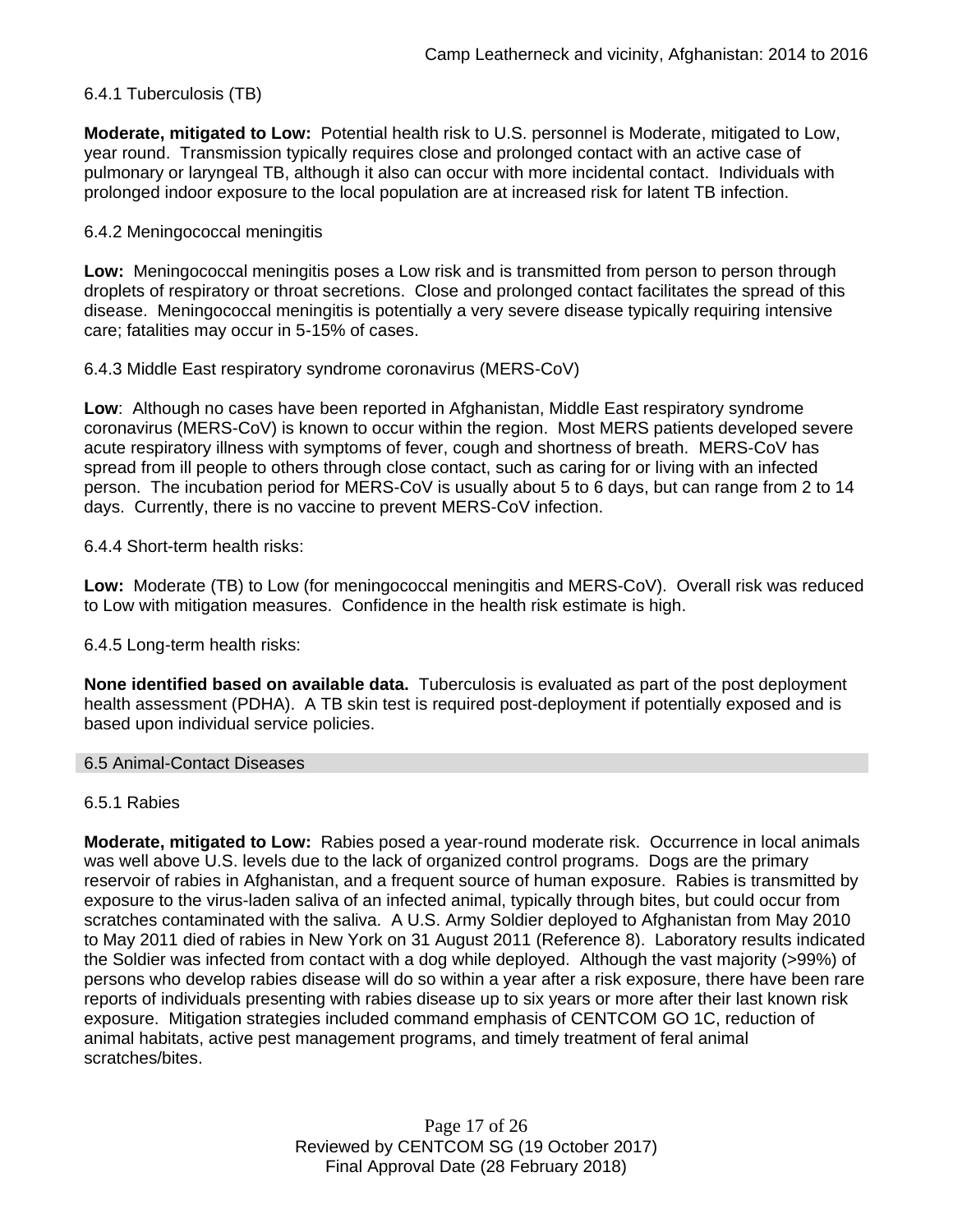### 6.5.2 Anthrax

**Low:** Anthrax cases are rare in indigenous personnel, and pose a Low risk to U.S. personnel. Anthrax is a naturally occurring infection; cutaneous anthrax is transmitted by direct contact with infected animals or carcasses, including hides. Eating undercooked infected meat may result in contracting gastrointestinal anthrax. Pulmonary anthrax is contracted through inhalation of spores and is extremely rare. Mitigation measures included consuming approved food sources, proper food preparation and cooking temperatures, avoidance of animals and farms, dust abatement when working in these areas, vaccinations, and proper PPE for personnel working with animals.

### 6.5.3 Q-Fever

**Moderate, mitigated to Low:** Potential health risk to U.S. personnel is Moderate, but mitigated to Low, year round. Rare cases are possible among personnel exposed to aerosols from infected animals, with clusters of cases possible in some situations. Significant outbreaks (affecting 1-50%) can occur in personnel with heavy exposure to barnyards or other areas where animals are kept. Unpasteurized milk may also transmit infection. The primary route of exposure is respiratory, with an infectious dose as low as a single organism. Incidence could result in debilitating febrile illness, sometimes presenting as pneumonia, typically requiring 1 to 7 days of inpatient care followed by return to duty. Mitigation strategies in place as listed in paragraph 6.5.2 except for vaccinations.

### 6.5.4 Avian influenza

**Low:** Potential health risk to U.S. personnel is Low. Although avian influenza (AI) is easily transmitted among birds, bird-to-human transmission is extremely inefficient. Human-to-human transmission appears to be exceedingly rare, even with relatively close contact. Extremely rare cases (less than 0.01% per month attack rate) could occur. Incidence could result in very severe illness with fatality rate higher than 50 percent in symptomatic cases. Mitigation strategies included avoidance of birds/poultry and proper cooking temperatures for poultry products.

6.5.5 Short-term health risks:

**Low:** The short-term unmitigated risk is Moderate for rabies, and Q-fever, to Low for anthrax, and avian influenza. Mitigation measures reduced the overall risk to Low. Confidence in risk estimate is high.

### 6.5.6 Long-term health risks:

**Low:** A Low long term risk exists for rabies because, in rare cases, the incubation period for rabies can be several years.

### 6.6 Soil-transmitted helminths (hookworm, strongyloidiasis, cutaneous larva migrans)

**Moderate, mitigated to Low:** Potential health risk to U.S. personnel is Moderate during warmer months (typically March through November) when vector activity is highest. Mitigation measures reduced the risk to low. A small number of cases (less than 1% per month attack rate) could occur among personnel with direct skin exposure to soil contaminated with human or animal feces (including sleeping on bare ground, walking barefoot). Initial skin symptoms typically are mild and are not debilitating. However, systemic symptoms of fever, cough, abdominal pain, nausea, and diarrhea may develop weeks to months after initial infection with hookworm or *Strongyloides* spp. More severe infections with high worm burden may be debilitating in some cases. Rates of infection in U.S. personnel will be highly variable, depending on specific local environmental conditions. Rates of

> Page 18 of 26 Reviewed by CENTCOM SG (19 October 2017) Final Approval Date (28 February 2018)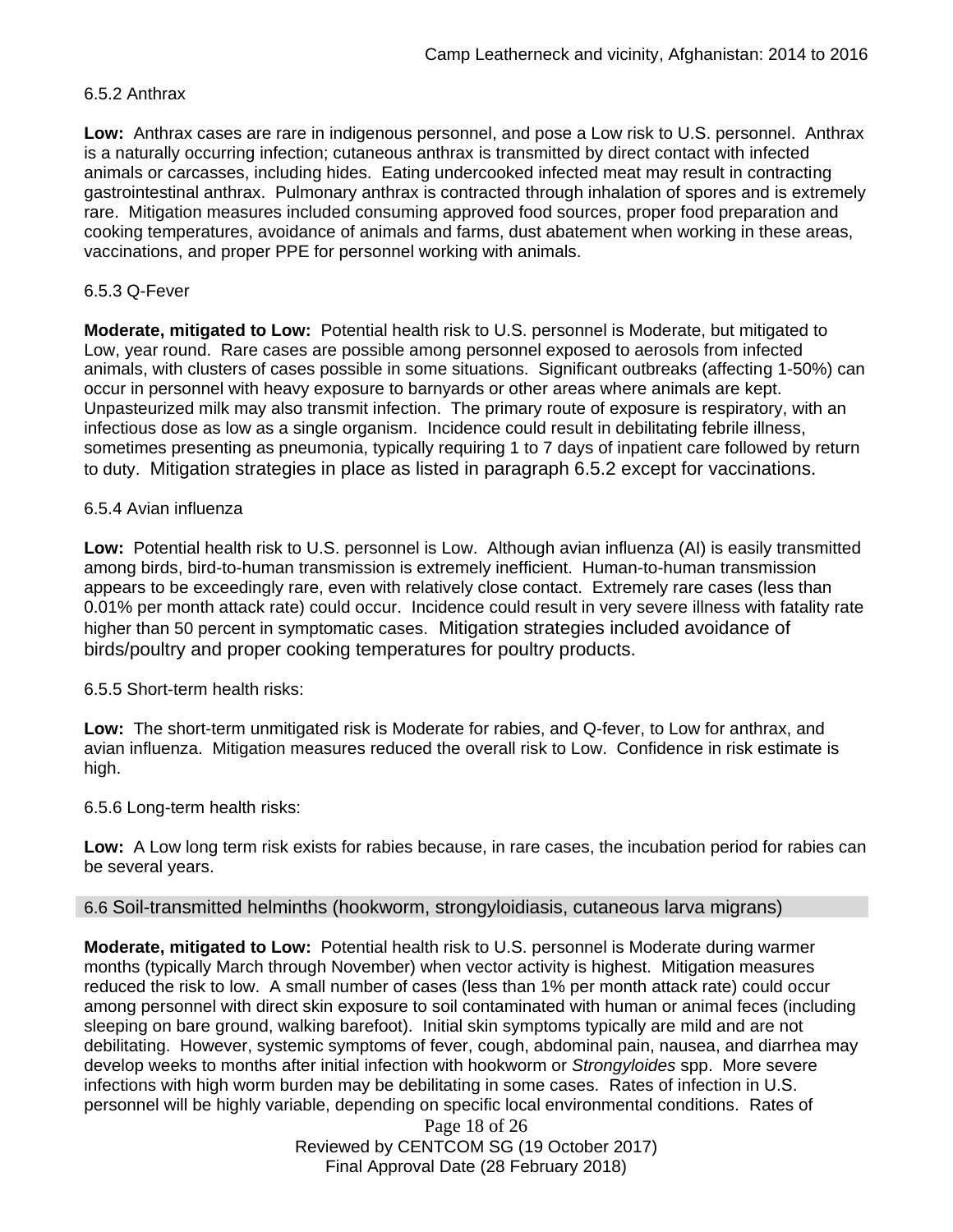infection in U.S. personnel are expected to be less than 1 percent per month in most locations. However, rates in some focal areas with heavily contaminated soil could exceed 1 percent per month.

6.6.1 Short-term health risks:

**Low:** Moderate for soil transmitted helminthes. Overall risk was reduced to Low with mitigation measures. Confidence in the health risk estimate is high.

6.6.2 Long-term health risks:

### **None identified based on available data.**

### **7 Venomous Animals**

All information was taken directly from the Armed Forces Pest Management Board (Reference 9) and the Clinical Toxinology Resources web site from the University of Adelaide, Australia (Reference 10). The species listed below have home ranges that overlap the location of Camp Leatherneck and vicinity, and may present a health risk if they are encountered by personnel. See Section 9 for more information about pesticides and pest control measures.

### 7.1 Spiders

 *Latrodectus dahlia* (widow spider): Severe envenoming possible, potentially lethal. However, venom effects are mostly minor and even significant envenoming is unlikely to be lethal.

### 7.2 Scorpions

 *Androctonus amoreuxi,* and *Androctonus baluchicus*: Severe envenoming possible, potentially lethal. Severe envenoming may produce direct or indirect cardio toxicity, with cardiac arrhythmias, cardiac failure. Hypovolaemic hypotension possible in severe cases due to fluid loss through vomiting and sweating.

 *Buthacus striffleri*, *Compsobuthus afghanus*, *Compsobuthus rugosulus, Mesobuthus caucasicus, Mesobuthus eupeus, Mesobuthus macmahoni, Orthochirus bicolor, Orthochirus danielleae*, *Orthochirus erardi, Orthochirus heratensis, Orthochirus monodi, Orthochirus pallidus, Orthochirus scrobiculosus,* and *Sassanidotus gracilis*: There are a number of dangerous Buthid scorpions, but there are also some known to cause minimal effects only. Without clinical data it is unclear where these species fit within that spectrum.

 *Hottentotta alticola*, and *Hottentotta saulcyi*: Moderate envenoming possible but unlikely to prove lethal. Stings by these scorpions are likely to cause only short lived local effects, such as pain, without systemic effects.

### 7.3 Snakes

 *Echis carinatus multisquamatus* (central Asian saw-scaled viper), *Echis carinatus sochureki* (Sochurek's saw-scaled viper), and *Gloydius halys* (Haly's Pit Viper): Severe envenoming possible, potentially lethal. Bites may cause moderate to severe coagulopathy and haemorrhagins causing extensive bleeding.

*Eristocophis mcmahoni* (McMahon's Viper): Severe envenoming possible, potentially lethal.

Page 19 of 26 Reviewed by CENTCOM SG (19 October 2017) Final Approval Date (28 February 2018)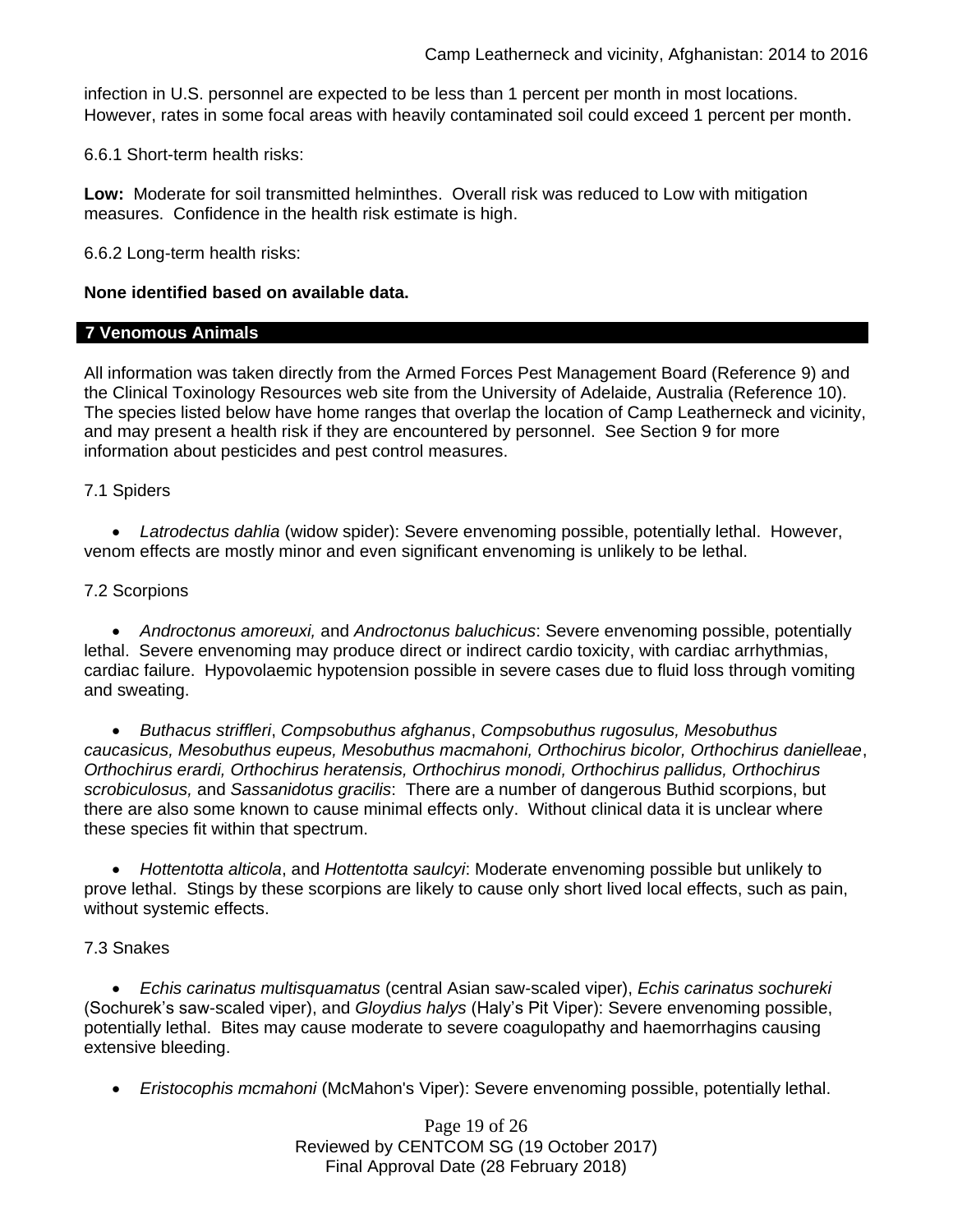Venom shows strong hemorrhagic activity. Mild to Moderate neurotoxic effects may occur.

 *Pseudocerastes persicus* (Persian horned viper): Unlikely to cause significant envenoming; limited clinical data suggest bites result in local effects only.

*7.4* Short-term health risk:

**Low:** If encountered, effects of venom vary with species from mild localized swelling (e.g. *Latrodectus dahlia*) to potentially lethal effects (e.g., *Echis carinatus multisquamatus*). See effects of venom above. Mitigation strategies included avoiding contact, proper wear of uniform (especially footwear), and timely medical treatment. Confidence in the health risk estimate is low (Reference 4, Table 3-6).

7.5 Long-term health risk:

### **None identified.**

# **8 Heat/Cold Stress**

### 8.1 Heat

Summer (June - September) monthly mean daily maximum temperatures range from 95 degrees Fahrenheit (°F) to 108 °F with an average temperature of 104 °F based on historical climatological data from the U.S. Air Force Combat Climatology Center, 14<sup>th</sup> Weather Squadron. The health risk of heat stress/injury based on temperatures alone is Low (< 78 °F) November – March, and extremely high ( $\ge$ 88°F) from April – October. However, work intensity and clothing/equipment worn pose greater health risk of heat stress/injury than environmental factors alone (Reference 11). Managing risk of hot weather operations included monitoring work/rest periods, proper hydration, and taking individual risk factors (e.g., acclimation, weight, and physical conditioning) into consideration. Risk of heat stress/injury was reduced with preventive measures.

8.1.1 Short-term health risk:

**Low to High, mitigated to Low:** The risk of heat injury was reduced to low through preventive measures such as work/rest cycles, proper hydration and nutrition, and monitoring Wet Bulb Globe Temperature (WBGT). Risk of heat injury in unacclimatized or susceptible populations (older, previous history of heat injury, poor physical condition, underlying medical/health conditions), and those under operational constraints (equipment, PPE, vehicles) is Extremely High from April – October, and Low from November – March. Confidence in the health risk estimate is low (Reference 4, Table 3-6).

8.1.2 Long-term health risk:

**Low:** The long-term risk is Low. However, the risk may be greater for certain susceptible persons– those older (i.e., greater than 45 years), in lesser physical shape, or with underlying medical/health conditions. Long-term health implications from heat injuries are rare but may occur, especially from more serious injuries such as heat stroke. It is possible that high heat in conjunction with various chemical exposures may increase long-term health risks, though specific scientific evidence is not conclusive. Confidence in these risk estimates is medium (Reference 4, Table 3-6).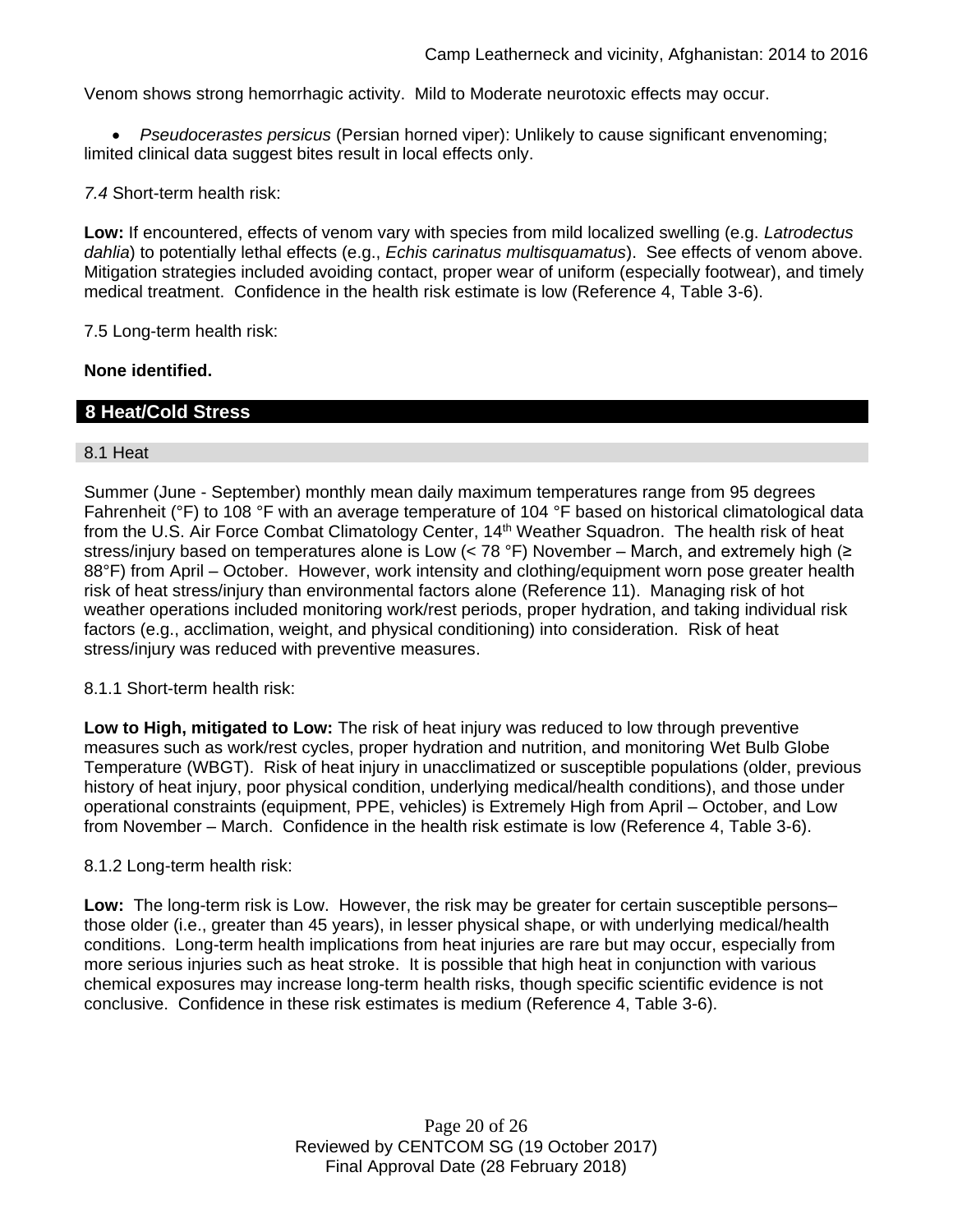### 8.2 Cold

# 8.2.1 Short-term health risks:

Winter (December - March) mean daily minimum temperatures range from 32 °F to 51 °F with an average temperature of 43 °F based on historical climatological data from the U.S. Air Force Combat Climatology Center, 14th Weather Squadron. Because even on warm days a significant drop in temperature after sunset by as much as 40 °F can occur, there is a risk of cold stress/injury from October – March. The risk assessment for Non-Freezing Cold Injuries (NFCI), such as chilblain, trench foot, and hypothermia, is Low based on historical temperature and precipitation data. Frostbite is unlikely to occur because temperatures rarely drop below freezing. However, personnel may encounter significantly lower temperatures during field operations at higher altitudes. As with heat stress/injuries, cold stress/injuries are largely dependent on operational and individual factors instead of environmental factors alone (Reference 11).

**Low:** The health risk of cold injury is Low. Confidence in the health risk estimate is medium.

8.1.2 Long-term health risk:

**Low:** The health risk of cold injury is Low. Confidence in the health risk estimate is medium (Reference 4, Table 3-6).

# **9 Noise**

### 9.1 Continuous

No specific hazard sources were documented in the DOEHRS from 24 June 2014 through 31 December 2016.

9.1.1 Short and long-term health risks:

### **Not evaluated**

#### 9.2 Impulse

No specific hazard sources were documented in the DOEHRS from 24 June 2014 through 31 December 2016.

9.2.1 Short-term and Long-term health risks:

# **Not evaluated**.

### **10 Unique Incidents/Concerns**

### 10.1 Potential environmental contamination sources

DoD personnel are exposed to various chemical, physical, ergonomic, and biological hazards in the course of performing their mission. These types of hazards depend on the mission of the unit and the operations and tasks which the personnel are required to perform to complete their mission. The health risk associated with these hazards depends on a number of elements including what materials are used, how long the exposure last, what is done to the material, the environment where the task or operation is performed, and what controls are used. The hazards can include exposures to heavy

> Page 21 of 26 Reviewed by CENTCOM SG (19 October 2017) Final Approval Date (28 February 2018)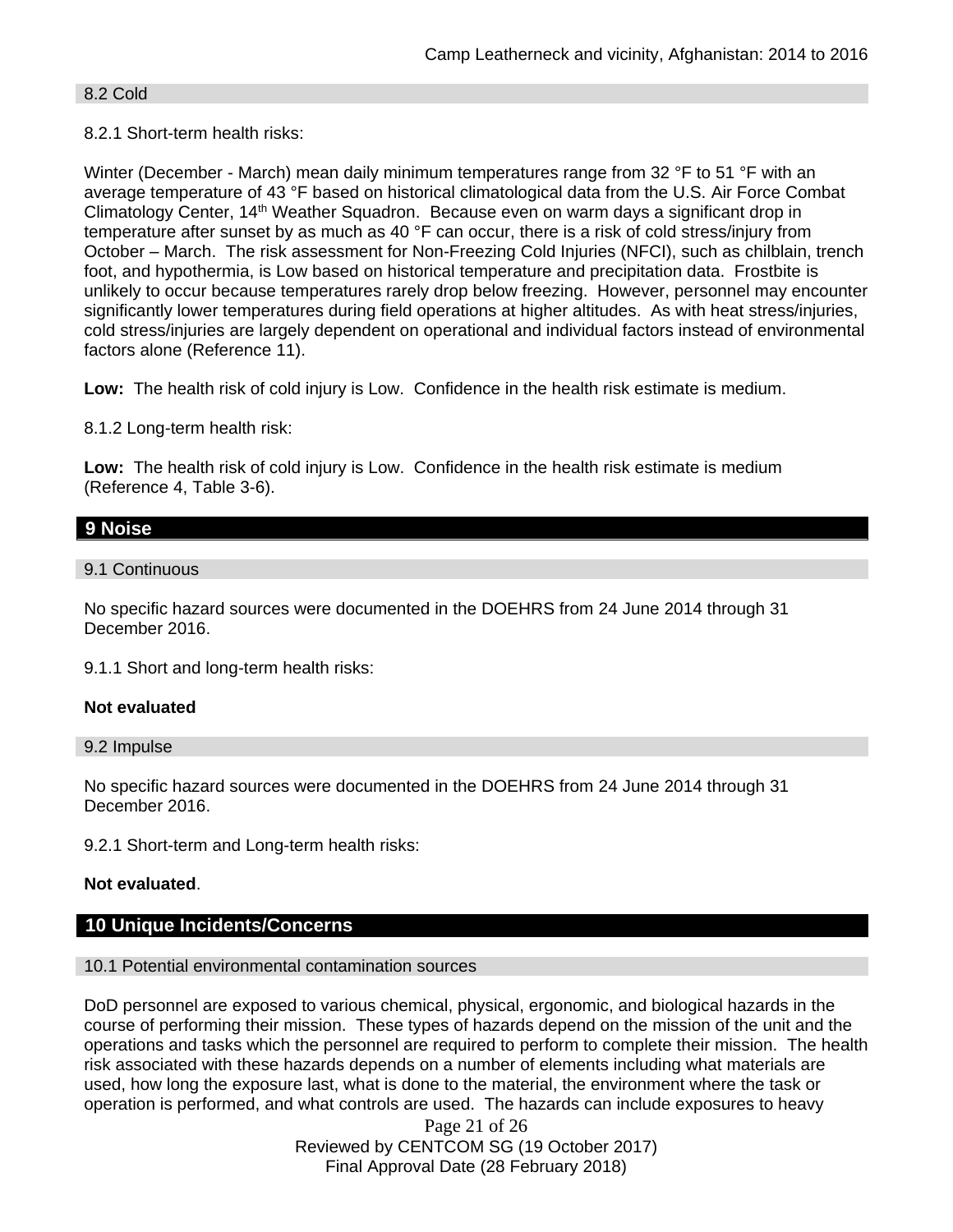metal particulates (e.g., lead, cadmium, manganese, chromium, and iron oxide), solvents, fuels, oils, and gases (e.g., carbon monoxide, carbon dioxide, oxides of nitrogen, and oxides of sulfur). Most of these exposures occur when performing maintenance task such as painting, grinding, welding, engine repair, or movement through contaminated areas. Exposures to these occupational hazards can occur through inhalation (air), skin contact, or ingestion; however exposures through air are generally associated with the highest health risk.

### 10.2 Waste Sites/Waste Disposal

Hazardous waste from Camp Leatherneck is removed from site by contractors monthly. Regulated Medical Waste (RMW) is sent to Camp Bastion for disposal in two RMW incinerators. The burn pit at Camp Leatherneck has not been operational since July 2013. All ash from the burn pit has been buried 16 feet underground (Reference 6).

The black and grey water at Camp Leatherneck is pumped from collection and holding tanks throughout the base and transported to the far east of the camp past the rotary wing flight line and pumped into a canal that flows to the east (Reference 6).

### 10.3 Fuel/petroleum products/industrial chemical spills

No specific hazard sources were documented in the DOEHRS from 24 June 2014 through 31 December 2016 timeframe.

10.3.1 Short-term and Long-term health risks:

### **Not evaluated**.

### 10.4 Pesticides/Pest Control:

The health risk of exposure to pesticide residues is considered within the framework of typical residential exposure scenarios, based on the types of equipment, techniques, and pesticide products that have been employed, such as enclosed bait stations for rodenticides, various handheld equipment for spot treatments of insecticides and herbicides, and a number of ready-to-use (RTU) methods such as aerosol cans and baits. The control of rodents required the majority of pest management inputs, with the acutely toxic rodenticides staged as solid formulation lethal baits placed in tamper-resistant bait stations indoors and outdoors throughout cantonment areas. Nuisance insects, including biting and stinging insects such as bees, wasps, and ants, also required significant pest management inputs. Use of pesticides targeting against these pests generally involved selection of compounds with low mammalian toxicity and short-term residual using pinpoint rather than broadcast application techniques. A total of two monthly pesticide application reports in the DOEHRS data portal for Camp Leatherneck list the usage of pesticides on the site. For each pesticide product applied during this period, the EPA approved label has been archived, providing a framework how each pesticide handled and applied (see below).

# 10.4.1 Rodenticides

Brodifacoum was used to control rodents.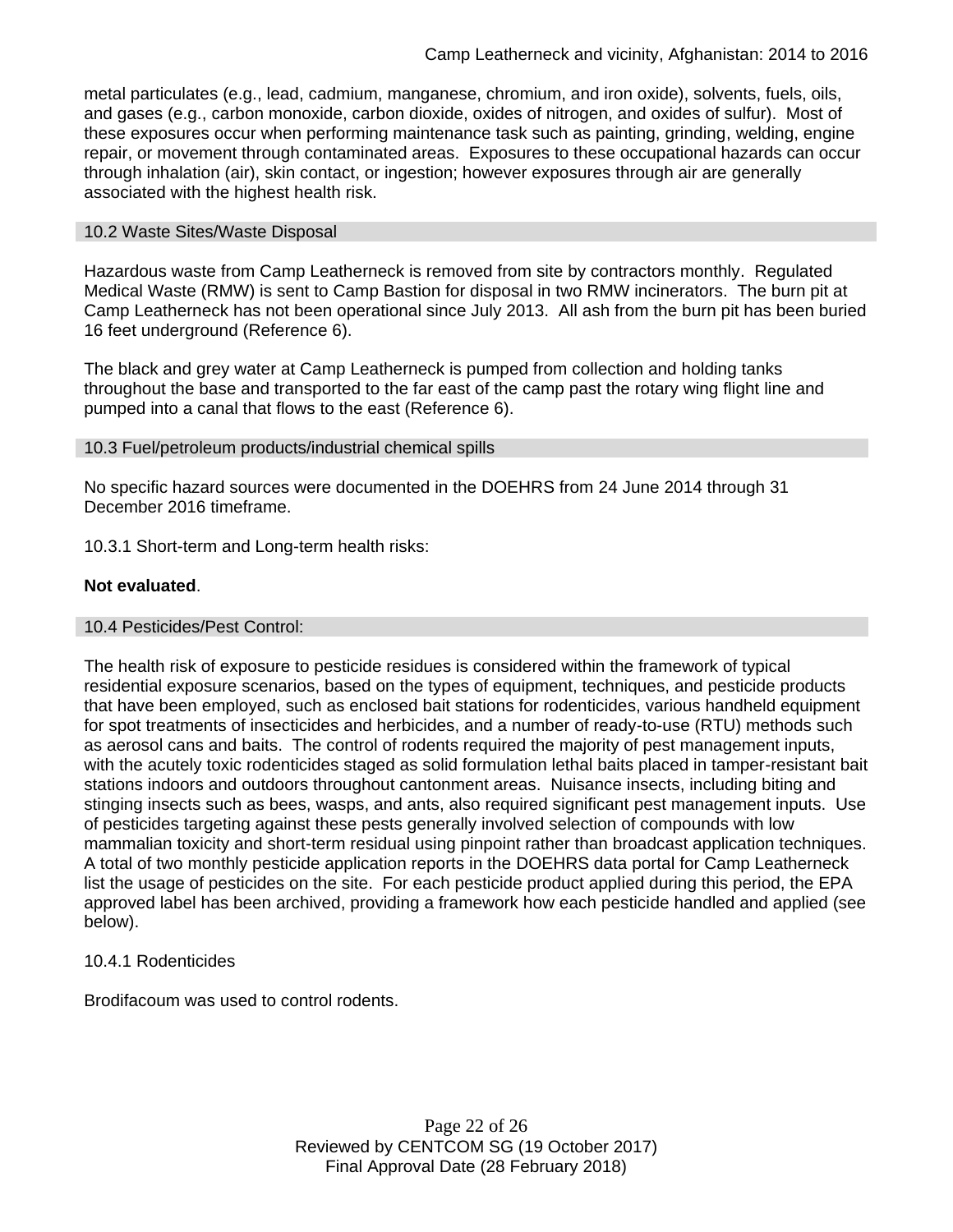### 10.4.2 Insecticides

Insecticides used to control ants, fleas, flies, and mosquitoes include: Bacillus thuringiensis subspecies israelensis, ß-Cyfluthrin, bifenthrin, fipronil, hydramethylnon, imidacloprid, lambda-cyhalothrin, and Z- 9- Tricosene.

*10.4.3* Short-term and Long-term health risks

**Low:** Long term health risk is Low. Confidence in the health risk assessment is medium (Reference 4, Table 3-6).

#### 10.5 Asbestos

No specific hazard sources were documented in the DOEHRS from 24 June 2014 through 31 December 2016 timeframe.

10.5.1 Short-term and Long-term health risks:

### **Not evaluated**.

### 10.6 Lead Based Paint

No specific hazard sources were documented in the DOEHRS from 24 June 2014 through 31 December 2016 timeframe.

10.6.1 Short-term and Long-term health risks:

### **Not evaluated**.

### 10.7 Burn Pit

Hazardous waste from Camp Leatherneck is removed from site by contractors monthly. Regulated Medical Waste is sent to Camp Bastion for disposal in two RMW incinerators. The burn pit at Camp Leatherneck has not been operational since July 2013. All ash from the burn pit has been buried 16 feet underground (Reference 6).

While not specific to Camp Leatherneck and vicinity, the consolidated epidemiological and environmental sampling and studies on burn pits that have been conducted as of the date of this publication have been unable to determine whether an association does or does not exist between exposures to emissions from the burn pits and long-term health effects (Reference 12). The Institute of Medicine committee's (Reference 12) review of the literature and the data suggests that service in Iraq or Afghanistan (i.e., a broader consideration of air pollution than exposure only to burn pit emissions) may be associated with long-term health effects, particularly in susceptible (e.g., those who have asthma) or highly exposed subpopulations, such as those who worked at the burn pit. Such health effects would be due mainly to high ambient concentrations of PM from both natural and anthropogenic sources, including military sources. If that broader exposure to air pollution turns out to be relevant, potentially related health effects of concern are respiratory and cardiovascular effects and cancer. Susceptibility to the PM health effects could be exacerbated by other exposures, such as stress, smoking, local climatic conditions, and co-exposures to other chemicals that affect the same biologic or chemical processes. Individually, the chemicals measured at burn pit sites in the study were generally below concentrations of health concern for general populations in the United States.

> Page 23 of 26 Reviewed by CENTCOM SG (19 October 2017) Final Approval Date (28 February 2018)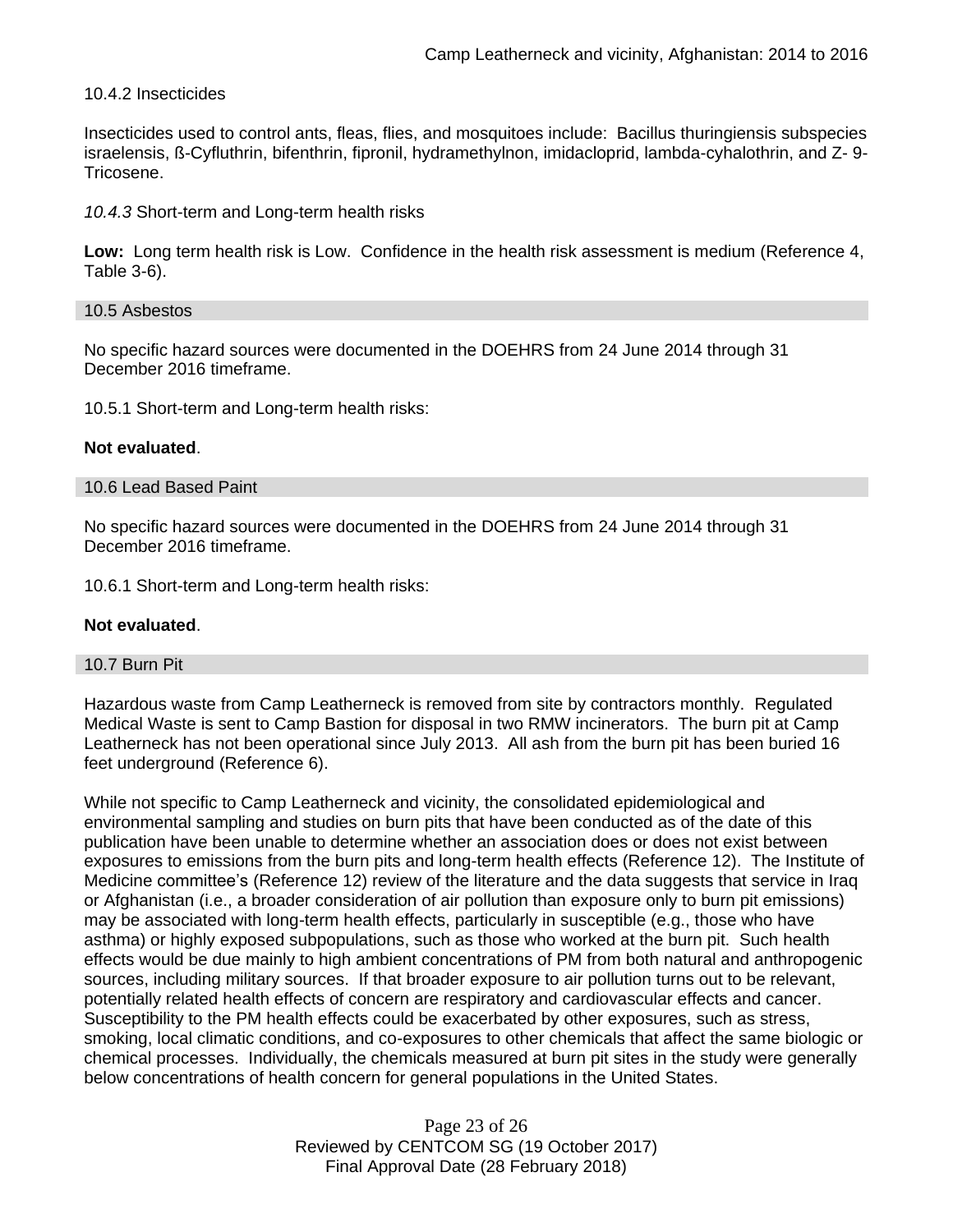However, the possibility of exposure to mixtures of the chemicals raises the potential for health outcomes associated with cumulative exposure to combinations of the constituents of burn pit emissions and emissions from other sources.

> Page 24 of 26 Reviewed by CENTCOM SG (19 October 2017) Final Approval Date (28 February 2018)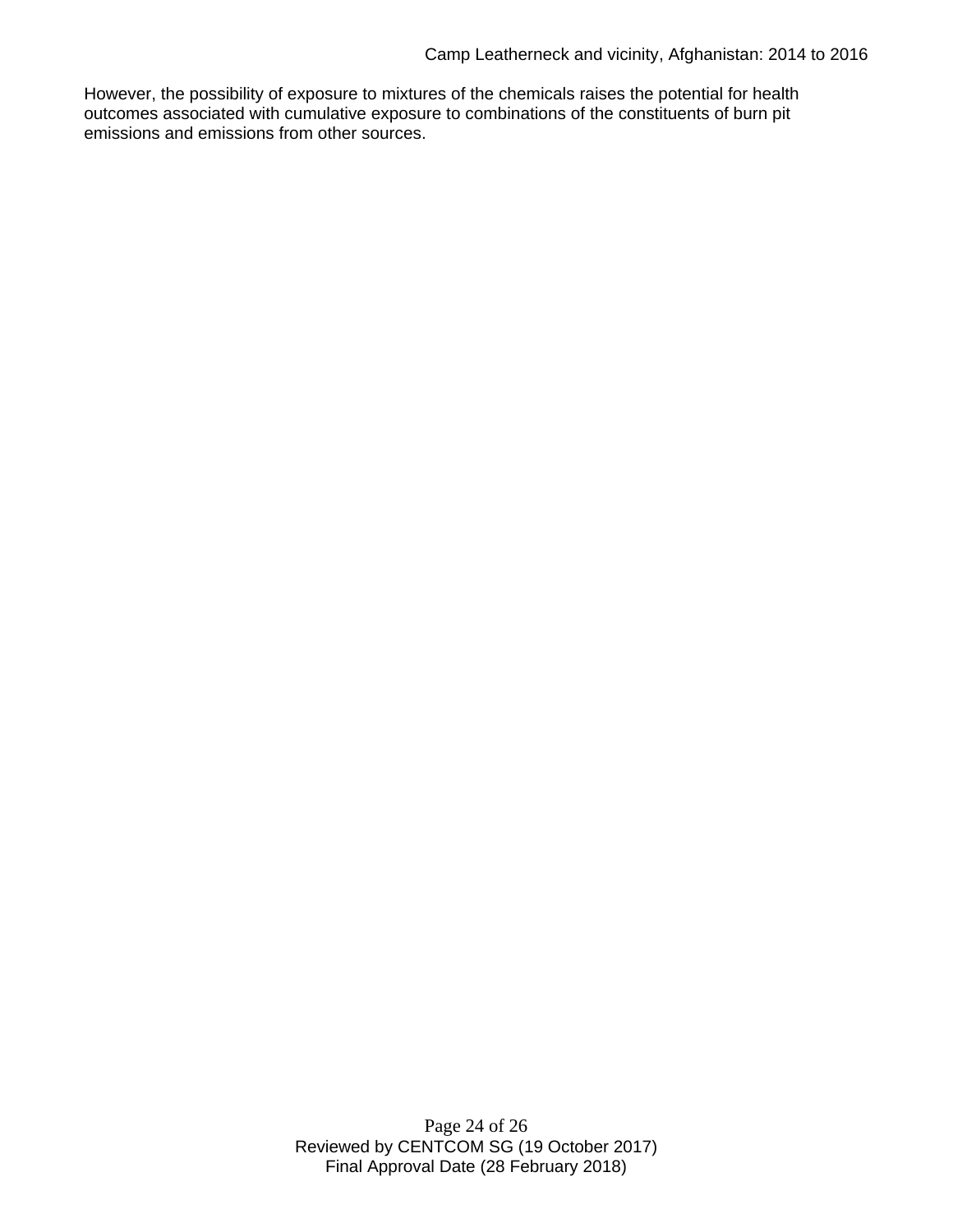# **11 References**

- 1. Defense Occupational and Environmental Health Readiness System (referred to as the DOEHRS-EH database) at https://doehrs-ih.csd.disa.mil/Doehrs/. Department of Defense (DoD) Instruction 6490.03, *Deployment Health*, 2006.
- 2. DoDI 6055.05, Occupational and Environmental Health, 2008.
- 3. Joint Staff Memorandum (MCM) 0017-12, Procedures for Deployment Health Surveillance, 2012.
- 4. USAPHC TG230, June 2013 Revision.
- 5. Singh, A. and Singh, A.K. 2013. ProUCL Version 5.0. 00 Technical Guide-Statistical Software for Environmental Applications for Data Sets with and without Nondetect Observations. EPA: Washington, WA, USA.
- 6. OEHSA. 2014. Base Camp Leatherneck Occupational & Environmental Health Site Assessment. CLB-7 Preventive Medicine Unit, June 2014.
- 7. Modification 12 to United States Central Command Individual Protection and Individual Unit Deployment Policy, 02 December 2013.
- 8. CDC. 2012. Morbidity and Mortality Weekly Report. Imported Human Rabies in a U.S. Army Soldier. May 4, 2012. 61(17); 302-305.
- 9. Armed Forces Pest Management Board: [http://www.afpmb.org/content/venomous-animals](http://www.afpmb.org/content/venomous-animals-country#Afghanistan)[country#Afghanistan](http://www.afpmb.org/content/venomous-animals-country#Afghanistan). U.S. Army Garrison - Forest Glen, Silver Spring, MD.
- 10. Clinical Toxinology Resources: [http://www.toxinology.com/.](http://www.toxinology.com/) University of Adelaide, Australia.
- 11. Goldman RF. 2001. Introduction to heat-related problems in military operations. *In*: Textbook of military medicine: medical aspects of harsh environments Vol. 1, Pandolf KB, and Burr RE (Eds.), Office of the Surgeon General, Department of the Army, Washington DC.
- 12. IOM (Institute of Medicine). 2011*.* Long-term health consequences of exposure to burn pits in Iraq and Afghanistan*.* Washington, DC: The National Academies Press.